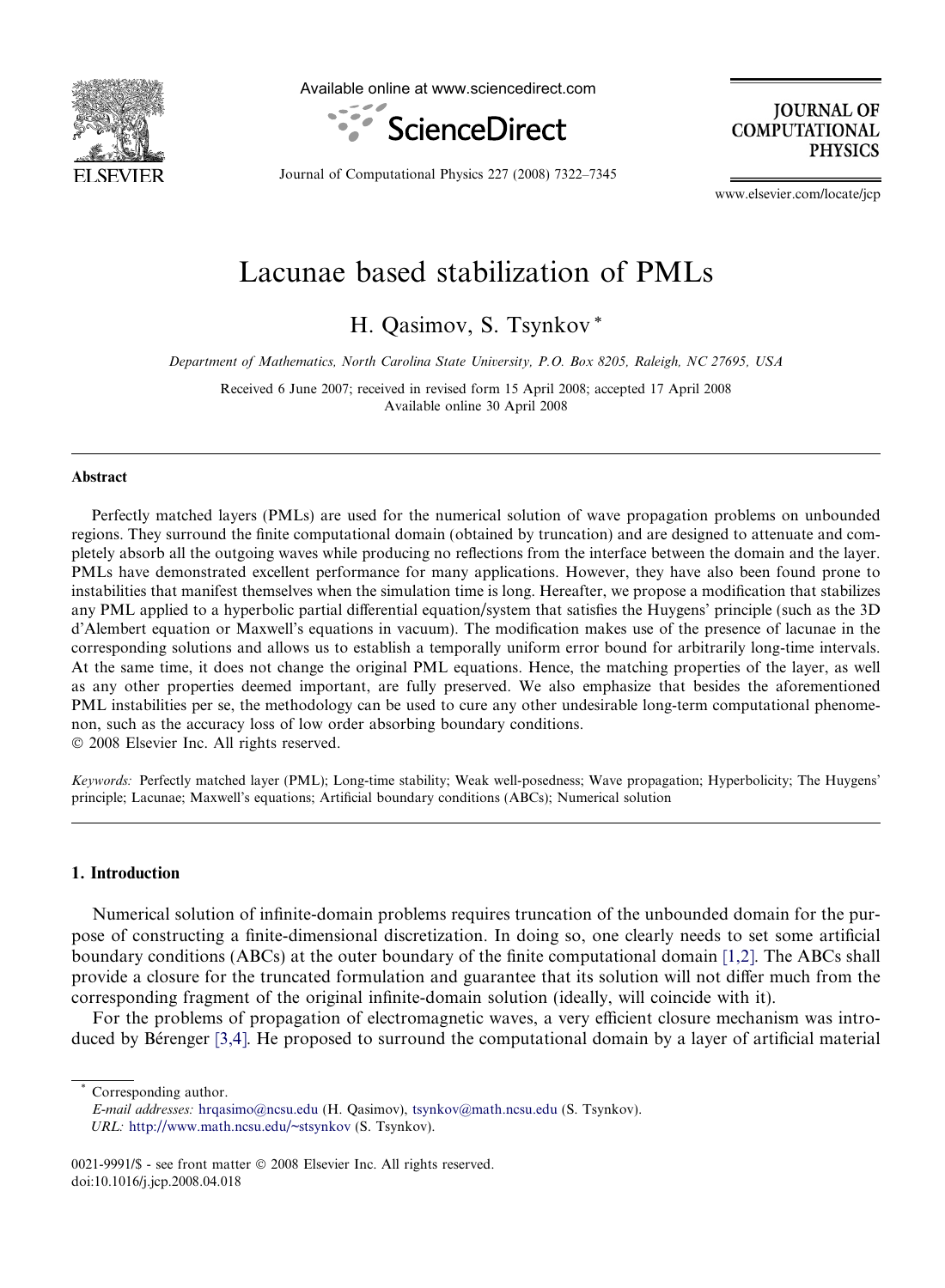capable of rapidly damping all the outgoing waves while generating no reflections from the interface between the domain and the layer, regardless of the wave's frequency or angle of incidence. It was called a perfectly matched layer (PML). The PML capabilities were attained in work [\[3,4\]](#page-22-0) by splitting the field components, i.e., introducing additional unknowns and equations in the layer, and then using the resulting extra degrees of freedom for the development of an efficient waves' attenuation strategy. Subsequently, similar techniques were proposed for other wave propagation problems, such as acoustics [\[5\]](#page-22-0) and elasticity. Note that the PML never alters the propagation speed as it would immediately create a scattering mechanism for the waves, it only reduces their amplitude.

It has also been noticed [\[6\],](#page-22-0) however, that the Bérenger's split transforms the strongly hyperbolic (symmetric) Maxwell's equations into a weakly hyperbolic system, which, in turn, implies transition from strong well-posedness to weak well-posedness of the Cauchy problem [\[7\].](#page-22-0)<sup>1</sup> A weakly well-posed system can become illposed under a low order perturbation, and an example of such a perturbation for the Be
renger's equations was given in [\[6\].](#page-22-0) Even though it has later been shown [\[9\]](#page-22-0) that the actual form of the Be´renger's system does not lead to ill-posedness, the system still remains only weakly well-posed, and a linear growth of the split field components inside the PML is possible. This behavior may also lead to a purely numerical instability of the discretization. In particular, it has been proved in [\[6\]](#page-22-0) that the very popular Yee scheme [\[10\]](#page-22-0) becomes unconditionally unstable in the PML [\[3,4\]](#page-22-0), with the powers of the amplification matrices growing linearly as the number of time steps increases.

From the standpoint of applications, the split field PML of [\[3,4\]](#page-22-0) has demonstrated an overall excellent performance. However, concerns about its well-posedness and stability have prompted the development of other types of PMLs for computational electromagnetism  $[11-13]$  and other areas (e.g., acoustics [\[14\]\)](#page-22-0). These alternative strategies do not require splitting the field components in the PML, although they still introduce additional unknowns inside the layer. Later, however, the unsplit PMLs have also been found susceptible to gradually developing instabilities [[15](#page-22-0)]. They have first been predicted theoretically and then corroborated by the actual computations, e.g., for the two-dimensional TE polarized Maxwell's equations [\[15\]](#page-22-0). A systematic experimental study of the long-time performance of unsplit PMLs with several commonly used explicit second order schemes has been conducted in our recent paper [\[16\].](#page-22-0)

Note that if some components of the solution begin to grow inside the PML, the resulting numerical artifacts from the layer may or may not contaminate the computational domain, depending on the particular application and the design of the scheme. As mentioned, e.g., in [\[17\]](#page-22-0), the Yee scheme can keep the instability inside the layer, whereas a higher order scheme of [\[15\]](#page-22-0) propagates it back to the domain. As, however, has been noticed in [\[18\]](#page-22-0), for the reason of improving the numerical performance on parallel platforms, a code that includes a split field PML is often designed in such a way that the equations solved inside the domain (not in the layer) are also split, although with no damping factors. In this case, even the Yee scheme appears capable of allowing the contamination from the layer into the domain.

An approach has been proposed in [\[15\]](#page-22-0) to cure the long-time instability of unsplit PMLs. This approach is based on changing the governing equations in the layer. It has been experimentally shown to work well, but theoretically it is unclear whether the modified layer remains perfectly matched and absorbing.

Other remedies can also be found in the literature. For example, the non-linear PML of [\[19\]](#page-22-0) guarantees boundedness of the energy integrals and strong well-posedness of the governing equations in the layer. However, its practical implementation requires a certain regularization to keep the denominators away from zero. Again, computationally it has been shown to perform well, but the analysis does not extend to this case. The complex frequency-shifted PML introduced in [\[20,21\]](#page-22-0) and analyzed in detail in [\[17\]](#page-22-0) also guarantees boundedness of the energy integrals and strong well-posedness.<sup>2</sup> However, the frequency shift in the PML leads to the loss of frequency independent absorption [\[17\].](#page-22-0)

Altogether, the aforementioned stabilizing changes inside the PML often show no detrimental effect of any kind in the experiments, even when the supporting analysis is lacking. Moreover, according to a number of authors (see, e.g., [\[8\]](#page-22-0)), the long-time instability of the PMLs may only have a limited negative effect in practical

<sup>&</sup>lt;sup>1</sup> In fact, weak well-posedness characterizes all split field PMLs, see, e.g., [\[8\]](#page-22-0).  $2^2$  For the analysis of well-posedness see also [\[22\]](#page-22-0).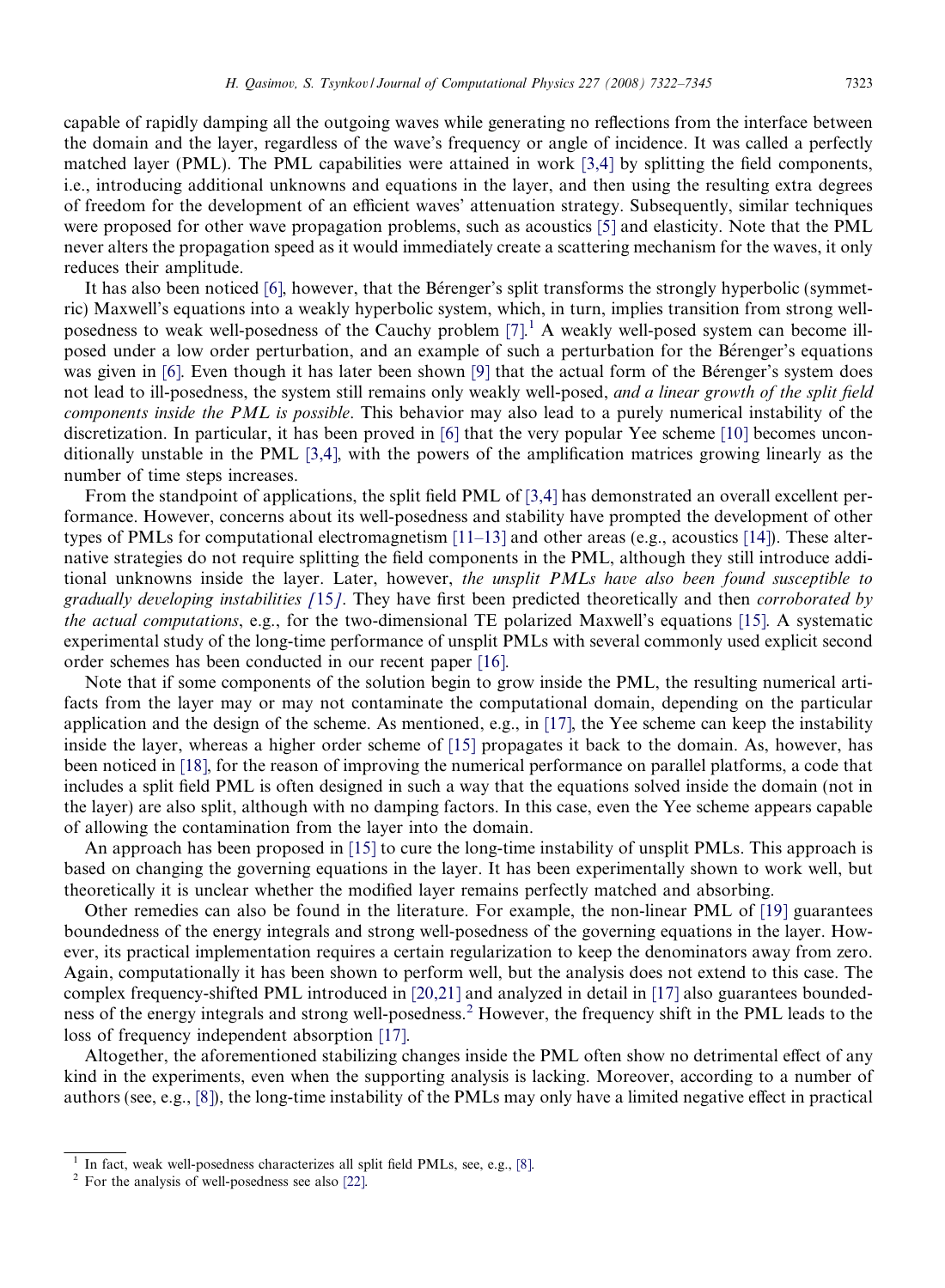<span id="page-2-0"></span>computations, in particular, because often by the time it manifests itself the phase errors would have already killed the solution [\[18\]](#page-22-0). We tend to believe, however, that the deterioration of solution due to the phase errors is not always that rapid (Section [3\)](#page-6-0), and as any potentially adverse phenomenon, the long-term instability of the PMLs needs to be carefully addressed.

Therefore, the key objective of the current paper is to introduce a cure for the long-time instability of the PMLs while keeping all the advantageous properties of a given layer unaffected (such as matching, absorption, etc.). At least as important, the proposed cure has to be fully and rigorously justified. To achieve this objective, we employ the lacunae-based integration. We should additionally note that even though the lacunaebased integration is presented hereafter as an approach to mitigating the long-time instability of the PMLs, the analysis of Section 2 clearly indicates that *it can also be used for alleviating any other undesirable long-time* phenomenon in computation, e.g., the deterioration of accuracy of low order local ABCs.

Lacunae-based methods for the numerical integration of hyperbolic equations and systems have been developed during the past several years. They apply to the equations that satisfy the Huygens' principle [\[23–28\]](#page-22-0). For the problem of radiation of waves by a known source, they guarantee a temporally uniform grid convergence for any consistent and stable scheme [\[29\]](#page-23-0). The basic idea of lacunae-based methods is that once the domain of interest falls completely into the lacuna of the solution [\[30\],](#page-23-0) the integration does not need to be continued any further. The presence of lacunae can also be efficiently exploited for the construction of exact  $ABCs<sup>3</sup>$  for various wave propagation problems [\[31–33\]](#page-23-0). These ABCs have only fixed and limited extent of temporal non-locality.

Hereafter, we apply the concepts of lacunae-based integration to the task of stabilization of PMLs. Our main result is formulated in Section 2, see [Theorem 1.](#page-6-0) It says that given a computational domain of finite size, lacunae-based integration guarantees that the PML-generated errors will remain uniformly bounded for all times. This results holds for any linear PML, and the governing equations in the layer do not have to be modified. In Section [3](#page-6-0), we present the results of our numerical experiments for Maxwell's equations that corroborate the theoretical design properties of the algorithm. In Section [4](#page-19-0), we describe the decomposition of the original problem into the interior and auxiliary subproblems, which is the key element of lacunae-based ABCs [\[31–33\].](#page-23-0) As far as the PMLs, this decomposition will also allow us to address a much broader class of formulations than only the radiation of waves by known sources (e.g., scatterers in the domain). Finally, Section [5](#page-21-0) contains the conclusions and some general discussion.

## 2. Essentials of the algorithm and the main theorem

A typical problem setup is schematically represented in [Fig. 1,](#page-3-0) and it is only for the convenience of plotting that x is shown one-dimensional. In fact, we will always assume that  $x \in \mathbb{R}^3$ , because lacunae exist only if the number of space dimensions is odd [\[26\].](#page-23-0) Accordingly, the computational domain  $\Omega$  is assumed to have diameter d in  $\mathbb{R}^3$ . As far as its shape, from the standpoint of lacunae-based algorithms it is not important. However, the application of PMLs typically requires simple computational domains, most often Cartesian rectangles (parallelepipeds) or, sometimes, cylinders or spheres [\[18,22,34\].](#page-22-0)

The PML surrounds the computational domain, see [Fig. 1,](#page-3-0) and for simplicity we first assume that it has infinite thickness. This means that all the waves entering the PML completely die off in the layer. In practice, a PML always has finite thickness, such as in our numerical experiments of Section [3.](#page-6-0)

Let  $w = w(x, t)$  denote the vector of unknowns (e.g., components of the electromagnetic field or parameters of the fluid), and let it be governed by:

$$
\frac{\partial w}{\partial t} + Lw = f(x, t), x \in \mathbb{R}^3, \quad t > 0,
$$
  

$$
w(x, 0) = \varphi, \quad x \in \mathbb{R}^3,
$$
 (1)

where the operator  $L$  is supposed to be linear and contain all the appropriate spatial derivatives of  $w$  as well as, maybe, non-differentiated terms. We require that the differential operator  $\partial/\partial t + L$  of (1) satisfies the Huygens' principle [\[23–28\].](#page-22-0) Mathematically, this means that the waves due to a compactly supported source (in spacetime) have sharp aft fronts. In other words, at any fixed location of the observer these waves come and go, and

<sup>&</sup>lt;sup>3</sup> ABCs that introduce no error due to the domain truncation.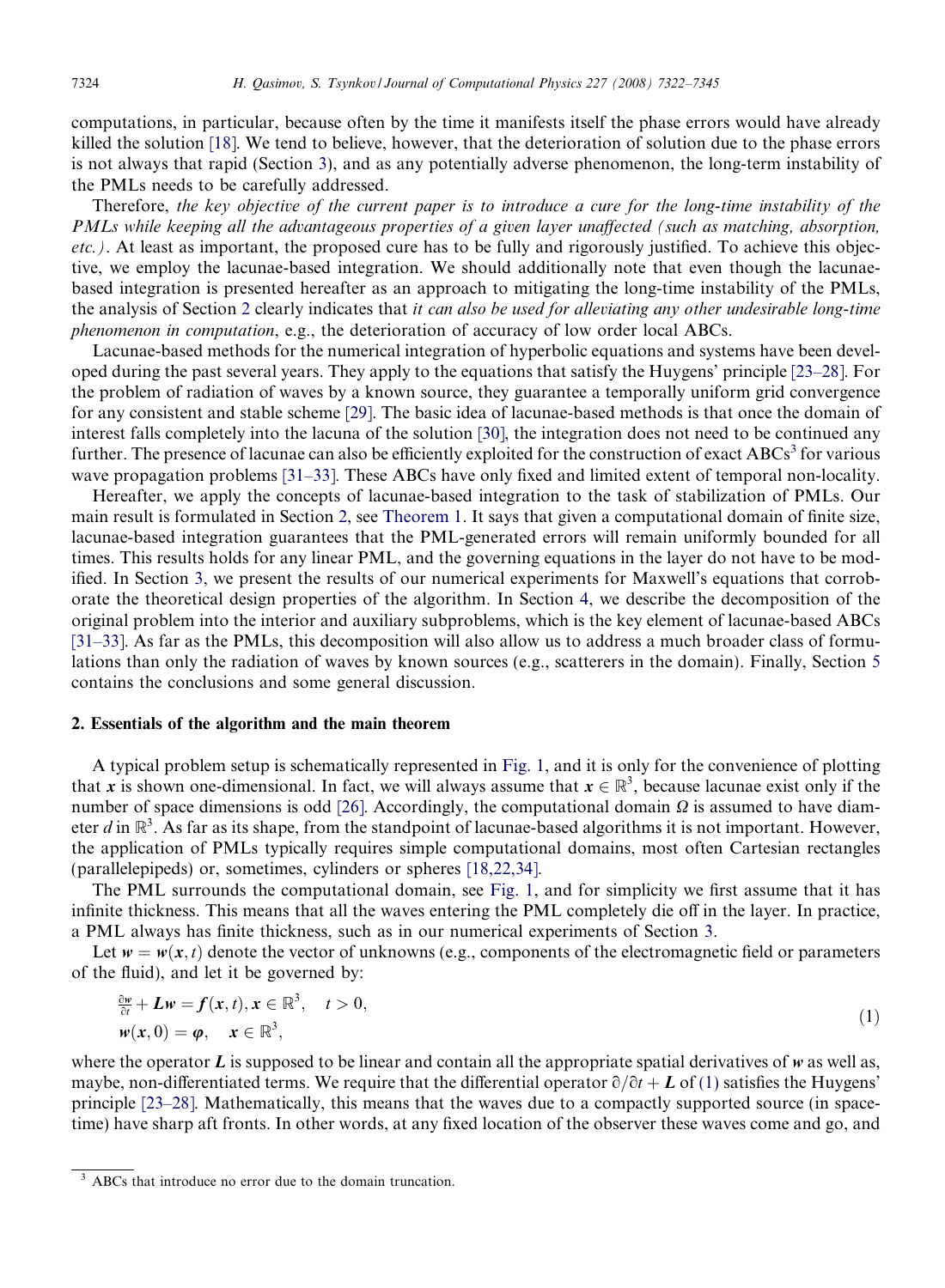<span id="page-3-0"></span>

Fig. 1. Schematic.

the solution becomes identically zero after a finite interval of time. This interval is no greater than the maximum distance between the observer and the source divided by the propagation speed  $c$  (e.g., the speed of light or speed of sound).

According to [\[35\]](#page-23-0), a scalar differential equation in the conventional  $3 + 1$  dimensional Minkowski spacetime is Huygens' if and only if it is equivalent to the d'Alembert equation.This is a convenient criterion for practice; in particular, both Maxwell's equations [\[33\]](#page-23-0) and linearized Euler's equations (once the entropy waves have been decoupled [\[32\]](#page-23-0)) reduce to d'Alembert equations for individual electromagnetic or acoustic variables, and as such are Huygens'.

The right-hand side (RHS)  $f(x, t)$  in [\(1\)](#page-2-0) represents the sources of the field; it is supposed to be compactly supported in space and may operate continuously in time:  $\text{supp}f \subseteq \Omega \times [0, +\infty)$ . The initial data for problem [\(1\)](#page-2-0) are also assumed compactly supported: supp $\varphi \subseteq \Omega$ . For Maxwell's equations,  $f(x, t)$  contains the extraneous electric currents, and for the acoustics equations it contains volume velocities and forces that are assumed to be given explicitly.

Let us denote by  $T = d/c$  the characteristic time, which is required for the waves to cross the domain  $\Omega$ , and let  $T_1 > 0$ , see Fig. 1. We can represent the RHS  $f(x, t)$  of [\(1\),](#page-2-0)  $x \in \Omega$ , using the partition:

$$
f(\mathbf{x},t) = \sum_{m=0}^{\infty} f_m(\mathbf{x},t), \quad f_m(\mathbf{x},t) = \begin{cases} f(\mathbf{x},t), & t_m \leq t < t_{m+1}, \\ 0, & \text{otherwise}, \end{cases}
$$
(2)

where  $t_m = mT_1$ ,  $m = 0, 1, 2, \ldots$  Next, consider the Cauchy problems:

$$
\frac{\partial w_m}{\partial t} + L w_m = f_m(x, t), \quad x \in \mathbb{R}^3, \quad t > t_m,
$$
  

$$
w_m(x, t_m) = \begin{cases} \varphi, & m = 0, \\ \theta, & m > 0, \end{cases} \quad x \in \mathbb{R}^3.
$$
 (3)

Solution of problem number m from the set (3) is defined for  $t \geq t_m \equiv mT_1$ , but we can think that it is defined for all  $t \ge 0$  and is equal to zero for  $0 \le t < t_m$ . Then, because of the linear superposition and causality we have:

$$
w(x,t) = \sum_{m=0}^{M} w_m(x,t), \quad x \in \mathbb{R}^3, \quad t \geq 0,
$$
\n
$$
(4)
$$

where  $M \stackrel{\text{def}}{=} [t/T_1] - 1$ , and  $\lceil \alpha \rceil$  is the smallest integer  $\ge \alpha$  (ceiling function).

Moreover, as the operator  $\partial/\partial t + L$  is Huygens', the solution of each problem (3) has a lacuna [\[30\]](#page-23-0). For the constant propagation speed c, the shape of the lacuna is determined by the Kirchhoff integral  $[26]$  as explained, e.g., in [\[29\]](#page-23-0). It is basically the common interior of all the light cones generated by a particular source. For a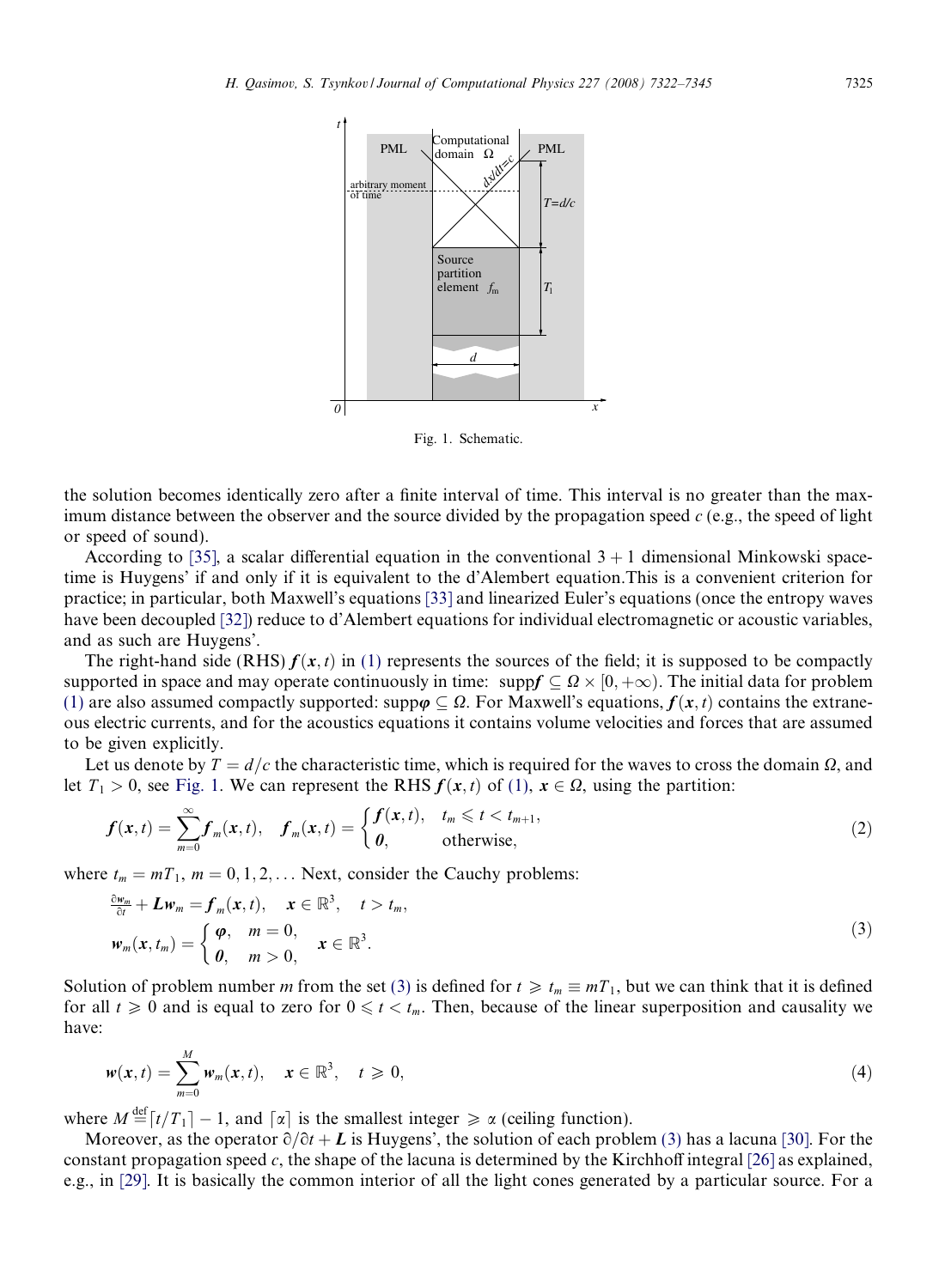<span id="page-4-0"></span>given  $m \ge 0$ , the domain  $\Omega$  falls into this lacuna at the moment of time  $t_m + T_1 + T \equiv t_{m+1} + T$ . In other words, once the source  $f_m(x,t)$  ceases to operate (at  $t = t_{m+1}$ ), it takes another T seconds for the waves it has generated to completely leave the domain  $\Omega$ , see [Fig. 1.](#page-3-0) Consequently,

$$
w_m(x,t) = 0, \quad x \in \Omega, \quad t \geq t_{m+1} + T \equiv t_{m+1} + d/c \tag{5}
$$

and using  $(5)$ , we can write instead of  $(4)$ :

$$
w(x,t) = \sum_{m=M_0}^{M} w_m(x,t), \quad x \in \Omega, \quad t \geqslant 0,
$$
\n(6)

where  $M_0 \stackrel{\text{def}}{=} [(t-T)/T_1]$ , and  $[\cdot]$  denotes the integer part. Hence, we conclude that for any moment of time t, see [Fig. 1](#page-3-0), only so many components  $w_m$  of [\(3\)](#page-3-0) contribute to the solution  $w(x, t)$  of problem [\(1\)](#page-2-0) on the domain  $\Omega$ . These components are the  $M - M_0 + 1$  terms in the sum (6), and their maximum number does not depend on t. Moreover, each term may only differ from zero on  $\Omega$  during the interval  $T_1 + T$ , see (5), which does not depend on  $t$  either.

Representation of the solution  $w(x, t)$  as the sum of a finite non-increasing number of components  $w_m(x, t)$ that each has a finite non-increasing "lifespan" on  $\Omega$  is the key advantage provided by lacunae-based integration; it will be of fundamental importance for our subsequent analysis. As an example, consider  $T_1 = T = d/c$ , see [Fig. 1](#page-3-0). Then, clearly,  $M_0 = M - 1$  unless t happens to be an integer multiple of T, in which case  $M_0 = M$ . Consequently, the number of terms in the sum (6) in the case  $T_1 = T$  is normally equal to 2 and sometimes reduces to 1. In practice, however, it will be both feasible and beneficial to take the value of  $T_1$ several times larger than T, see Sections [3.3 and 3.4](#page-13-0).

In reality we are not solving problem [\(1\)](#page-2-0) directly. Instead, we are solving a combined formulation that involves the PML outside  $\Omega$  (see [Fig. 1\)](#page-3-0):

$$
\frac{\partial w^{(2)}}{\partial t} + L w^{(2)} = f(x, t), \quad x \in \Omega, \quad t > 0,
$$
  
\n
$$
w^{(2)}(x, 0) = \varphi, \quad x \in \Omega,
$$
  
\n
$$
\frac{\partial w^{(PML)}}{\partial t} + L^{(PML)} w^{(PML)} = 0, \quad x \in \mathbb{R}^3 \setminus \Omega, \quad t > 0,
$$
  
\n
$$
w^{(PML)}(x, 0) = 0, \quad x \in \mathbb{R}^3 \setminus \Omega.
$$
\n(7b)

In doing so, problem (7a) is identical to [\(1\)](#page-2-0) except that it is formulated on the bounded region  $\Omega$  rather than on  $\mathbb{R}^3$ . For the second problem, (7b), the vector of unknowns  $w^{(PML)}$  typically has more components than  $w^{(0)}$ , and the operator  $L^{(PML)}$  has additional terms that render the damping of waves. It is also required that the *continuity* be enforced across the interface  $\partial\Omega$ :

$$
w^{(\Omega)}(x,t) = M w^{(\text{PML})}(x,t), \quad x \in \partial \Omega.
$$
\n(7c)

For unsplit PMLs, the matrix M should simply match the respective components. For split PMLs, the sum of the split components in  $w^{(PML)}$  should be equal to the corresponding component of  $w^{(Q)}$ . Altogether, the ideal *PML* of infinite thickness (7b), (7c) applied to the interior problem (7a) will guarantee:

$$
w^{(\Omega)}(x,t) \equiv w(x,t), \quad x \in \Omega, \quad t \geq 0. \tag{8}
$$

The PML, however, is not ideal, and a convenient way to account for that is to introduce small perturbations  $\xi$ of the initial data. In the continuous setting these perturbations are artificial, but in reality they originate from the small residual terms of the approximation, i.e., from the truncation error [\[15\]:](#page-22-0)

$$
\frac{\partial \tilde{\mathbf{w}}^{(2)}}{\partial t} + \mathbf{L} \tilde{\mathbf{w}}^{(2)} = \mathbf{f}(\mathbf{x}, t), \quad \mathbf{x} \in \Omega, \quad t > 0,
$$
\n(9a)

$$
\tilde{\mathbf{w}}^{(\Omega)}(\mathbf{x},0) = \boldsymbol{\varphi} + \boldsymbol{\xi}, \quad \mathbf{x} \in \Omega, \n\frac{\partial \tilde{\mathbf{w}}^{(\text{PML})}}{\partial t} + \boldsymbol{L}^{(\text{PML})} \tilde{\mathbf{w}}^{(\text{PML})} = \boldsymbol{0}, \quad \mathbf{x} \in \mathbb{R}^3 \setminus \Omega, \quad t > 0, \n\tilde{\mathbf{w}}^{(\text{PML})}(\mathbf{x},0) = \boldsymbol{\xi}, \quad \mathbf{x} \in \mathbb{R}^3 \setminus \Omega.
$$
\n(9b)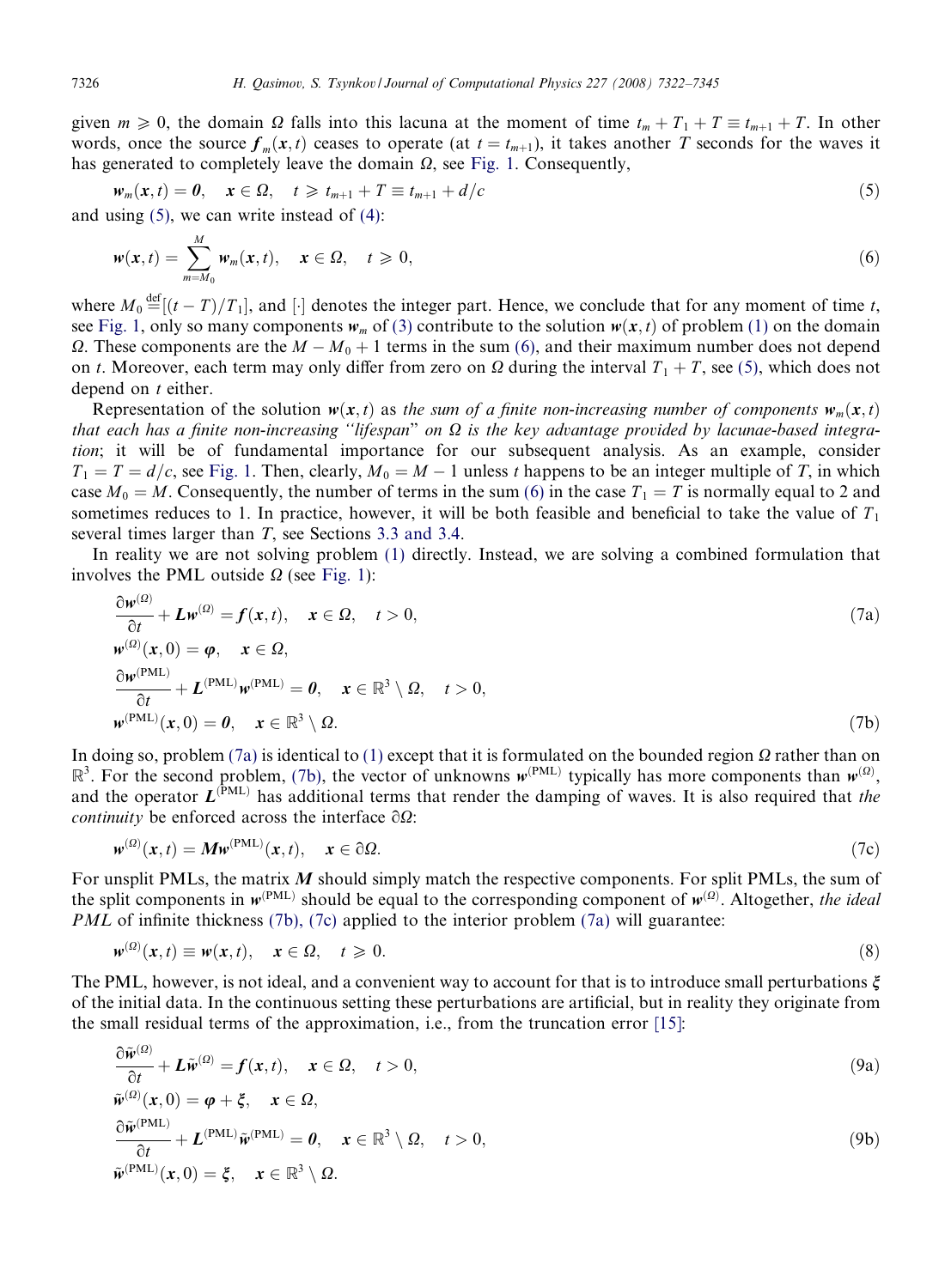<span id="page-5-0"></span>System [\(9\)](#page-4-0) is to be supplemented by the same continuity condition [\(7c\)](#page-4-0). It has been shown [\[6,15\]](#page-22-0) that for both split and unsplit PMLs the difference between the perturbed and unperturbed solution can grow as the time elapses:

$$
\|\tilde{\mathbf{w}}^{(2)}(\cdot,t) - \mathbf{w}^{(2)}(\cdot,t)\| \leq \mu(t) \|\xi\|',\tag{10a}
$$

$$
\|\tilde{\mathbf{w}}^{(\text{PML})}(\cdot, t) - \mathbf{w}^{(\text{PML})}(\cdot, t)\| \leq \mu(t) \|\xi\|'.\tag{10b}
$$

The rate of growth  $\mu(t)$  is determined by the particular PML; for standard PMLs it is either linear or quadratic [\[6,9,15\].](#page-22-0) The appropriate choice of the norms  $\|\cdot\|$  and  $\|\cdot\|'$  for some specific cases is discussed in [6,9,15]. Note that estimate (10b) is always sharp, because the growth of certain components of the solution inside the PML has actually been demonstrated in [\[9,15\]](#page-22-0). As far as the first estimate, (10a), according to [\[17\]](#page-22-0) numerical artifacts from the PML may or may not propagate back into the domain  $\Omega$ . If they don't, then  $\mu(t)$  can be replaced by a true constant in (10a). We, however, will still be assuming the worst case scenario (10), for it was experimentally shown in [\[15,16\]](#page-22-0) that the artifacts from the layer can contaminate the computational domain. Moreover, the implementation strategies that emphasize parallel efficiency may make the propagation of artifacts from the layer to the domain more likely [\[18\]](#page-22-0).

Our goal is to show that if the plain integration of system [\(7\)](#page-4-0) is replaced by the lacunae-based integration, then estimates (10) can be improved and made uniform in time. First of all, we need to see that lacunae-based integration applies to [\(7\).](#page-4-0) In the unperturbed case, formula [\(8\)](#page-4-0) means that if  $f(x, t)$  is partitioned according to [\(2\)](#page-3-0), then the solutions of individual problems with the PML will still have lacunae on the domain  $\Omega$ . The only difference is that the waves that leave  $\Omega$  after the time T elapses will no longer travel freely but will rather be absorbed by the PML. Hence, we can write similarly to [\(6\):](#page-4-0)

$$
\mathbf{w}^{(\Omega)}(\mathbf{x},t) = \sum_{m=M_0}^{M} \mathbf{w}_m^{(\Omega)}(\mathbf{x},t), \quad \mathbf{x} \in \Omega, \quad t \geq 0,
$$
\n(11)

where the individual terms  $w_m^{(0)}(x, t)$ ,  $m = 0, 1, 2, \ldots$ , satisfy [cf. [\(3\)](#page-3-0) and [\(7\)](#page-4-0)]:

$$
\frac{\partial \mathbf{w}_{m}^{(\Omega)}}{\partial t} + L \mathbf{w}_{m}^{(\Omega)} = \mathbf{f}_{m}(\mathbf{x}, t), \quad \mathbf{x} \in \Omega, \quad t > t_{m},
$$
\n
$$
\mathbf{w}_{m}^{(\Omega)}(\mathbf{x}, t_{m}) = \begin{cases} \boldsymbol{\varphi}, & m = 0 \\ \boldsymbol{\theta}, & m > 0, \end{cases} \quad \mathbf{x} \in \Omega,
$$
\n
$$
\frac{\partial \mathbf{w}_{m}^{(\text{PML})}}{\partial t} + L^{(\text{PML})} \mathbf{w}_{m}^{(\text{PML})} = \boldsymbol{\theta}, \quad \mathbf{x} \in \mathbb{R}^{3} \setminus \Omega, \quad t > t_{m},
$$
\n
$$
\frac{\partial \mathbf{w}_{m}^{(\text{PML})}}{\partial t} + L^{(\text{PML})} \mathbf{w}_{m}^{(\text{PML})} = \boldsymbol{\theta}, \quad \mathbf{x} \in \mathbb{R}^{3} \setminus \Omega, \quad t > t_{m},
$$
\n
$$
\tag{12b}
$$

$$
\begin{aligned} \mathbf{w}_m^{(\text{PML})}(\mathbf{x}, t_m) &= \mathbf{0}, \quad \mathbf{x} \in \mathbb{R}^3 \setminus \Omega, \\ \mathbf{w}_m^{(\Omega)}(\mathbf{x}, t) &= \mathbf{M} \mathbf{w}_m^{(\text{PML})}(\mathbf{x}, t), \quad \mathbf{x} \in \partial \Omega. \end{aligned} \tag{12c}
$$

To account for the ''misbehavior" of the PML, equations (12a), (12b) need to be perturbed the same way as we have perturbed  $(7a)$ ,  $(7b)$  to obtain  $(9)$ :

$$
\frac{\partial \widetilde{w}_{m}^{(\Omega)}}{\partial t} + L \widetilde{w}_{m}^{(\Omega)} = f_{m}(x, t), \quad x \in \Omega, \quad t > t_{m},
$$
\n
$$
\widetilde{w}_{m}^{(\Omega)}(x, t_{m}) = \begin{cases}\n\varphi + \xi_{0}, & m = 0 \\
\xi_{m}, & m > 0,\n\end{cases} \quad x \in \Omega,
$$
\n
$$
\frac{\partial \widetilde{w}_{m}^{(\text{PML})}}{\partial t} + L^{(\text{PML})} \widetilde{w}_{m}^{(\text{PML})} = 0, \quad x \in \mathbb{R}^{3} \setminus \Omega, \quad t > t_{m},
$$
\n
$$
\widetilde{w}_{m}^{(\text{PML})}(x, t_{m}) = \xi_{m}, \quad x \in \mathbb{R}^{3} \setminus \Omega.
$$
\n(13b)

Solutions of the respective problems (12) and (13), (12c) will satisfy the same estimates (10) as satisfied by the solutions of [\(7\) and \(9\). However, the key advantage of exploiting the lacunae is that for every](#page-4-0)  $m = 0, 1, 2, \ldots$  $m = 0, 1, 2, \ldots$  $m = 0, 1, 2, \ldots$ , [the corresponding system only needs to be integrated over the interval](#page-4-0)  $T_1 + T$ [. Hence,](#page-4-0)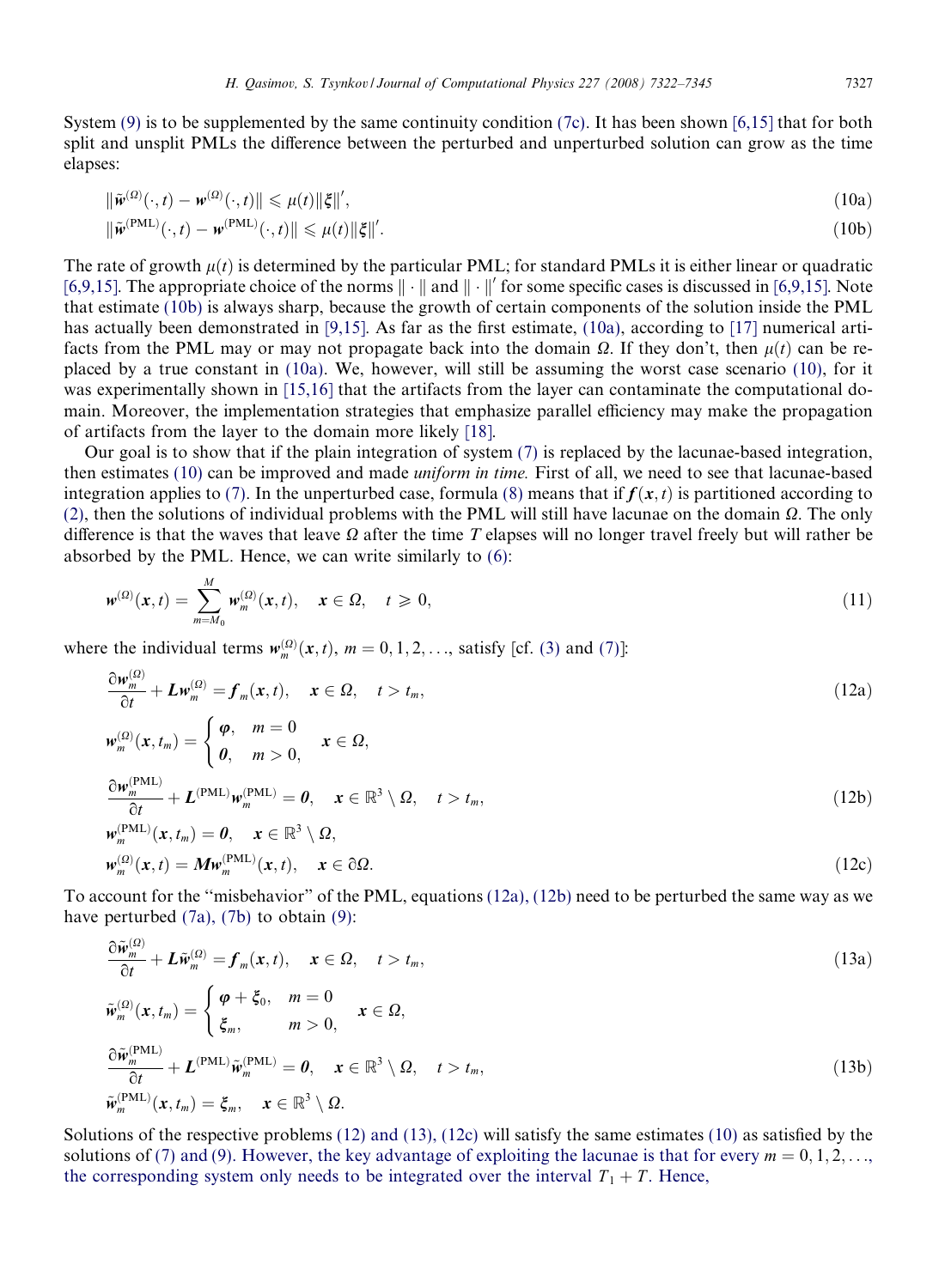$$
\|\tilde{w}_m^{(\Omega)}(\cdot,t) - w_m^{(\Omega)}(\cdot,t)\| \leq C \|\xi_m\|',\tag{14a}
$$

$$
\|\tilde{\mathbf{w}}_m^{\text{(PML)}}(\cdot,t) - \mathbf{w}_m^{\text{(PML)}}(\cdot,t)\| \leqslant C \|\xi_m\|',\tag{14b}
$$

where  $C = \mu(T_1 + T)$  is a constant. Another key advantage of using lacunae is a finite and non-increasing number of summation terms in formula [\(11\)](#page-5-0). Combined with estimate (14a), formula [\(11\)](#page-5-0) yields (by the triangle inequality):

$$
\|\tilde{\mathbf{w}}^{(\Omega)}(\cdot,t) - \mathbf{w}^{(\Omega)}(\cdot,t)\| \leqslant C_0 \sup_m \|\xi_m\|',\tag{15a}
$$

where  $C_0 = C \cdot (M - M_0 + 1)$  and the norms  $\|\xi_m\|'$  are assumed bounded altogether. In contradistinction to [\(10a\),](#page-5-0) estimate (15a) implies that even if the PML errors contaminate  $\Omega$ , the resulting error on  $\Omega$  will remain uniformly bounded for all times. Note that according to [\(8\),](#page-4-0)  $w^{(\Omega)}(\cdot, t)$  can be replaced with  $w(\cdot, t)$  on the lefthand side of (15a), which means that we have proved:

**Theorem [1](#page-2-0).** Let  $\Omega \subset \mathbb{R}^3$  be a bounded domain, and let problem (1) be solved using a PML around  $\Omega$  combined with the lacunae-based algorithm, see ([11](#page-5-0)) and [\(12\).](#page-5-0) Then, assuming that  $\sup_{m} ||\xi_{m}||' < \infty$ , the error on  $\Omega$  due to the perturbation (13) of the PML will remain uniformly bounded for all times:

$$
\|\tilde{\mathbf{w}}^{(\Omega)}(\cdot,t)-\mathbf{w}(\cdot,t)\|_{\Omega} \leqslant C_0 \sup_{m} \|\xi_m\|'.
$$
 (15b)

Estimate (15b) provides an error bound for the domain  $\Omega$ . In fact, the error growth inside the PML is also uniformly bounded, i.e., an estimate similar to (15b) holds for the complementary domain  $\mathbb{R}^3 \setminus \Omega$  as well. It, however, should be written differently:

$$
\left\|\sum_{m=M_0}^M \widetilde{\mathbf{w}}_m^{\text{(PML)}}(\cdot,t)-\sum_{m=M_0}^M \mathbf{w}_m^{\text{(PML)}}(\cdot,t)\right\|\leqslant C_0 \sup_m \|\xi_m\|'.
$$
\n(15c)

The first and second terms on the left-hand side of (15c) are solutions in the PML with and without perturbations, respectively. They are left in the form of the sums because the lossy equations of the PML shall not be expected to be Huygens', and formula [\(11\)](#page-5-0) will not, generally speaking, hold. In other words, since the solution is represented as a finite sum of terms with finite lifespan, the uniform bound (15c) is guaranteed. However, unlike on  $\Omega$ , the solutions obtained in the PML with and without lacunae will not be the same.

# 3. Numerical experiments

In this section, we demonstrate the performance of the algorithm introduced in Section [2](#page-2-0).

# 3.1. Computational setup

For the purpose of relating to prior work, in our numerical experiments we would like to stay as close as possible to the setup of [\[15\]](#page-22-0); a very similar setup was also used in our recent paper [\[16\]](#page-22-0). The two key differences between the simulations in the current paper and those conducted in [\[15,16\]](#page-22-0) are that here we are using cylindrically symmetric geometry so that to be able to take advantage of the three-dimensional effects (lacunae) in an essentially two-dimensional setting, and also that in $[15,16]$  the solution was driven by the initial conditions whereas here it is driven by a continuously operating source term on the right-hand side (described in Section [3.2\)](#page-11-0).

## 3.1.1. Governing equations and geometry

Let r, z, and  $\theta$  denote the cylindrical coordinates; the assumption of axial (cylindrical) symmetry implies that all the derivatives with respect to the polar angle vanish:  $\frac{\partial}{\partial \theta} \equiv 0$ . Then, the full Maxwell system of equations gets split into two independent subsystems that correspond to the transverse magnetic (TM) and trans-verse electric (TE) modes. Following [\[15,16\]](#page-22-0), we will be solving the TE Maxwell equations in vacuum (c is the speed of light):

<span id="page-6-0"></span>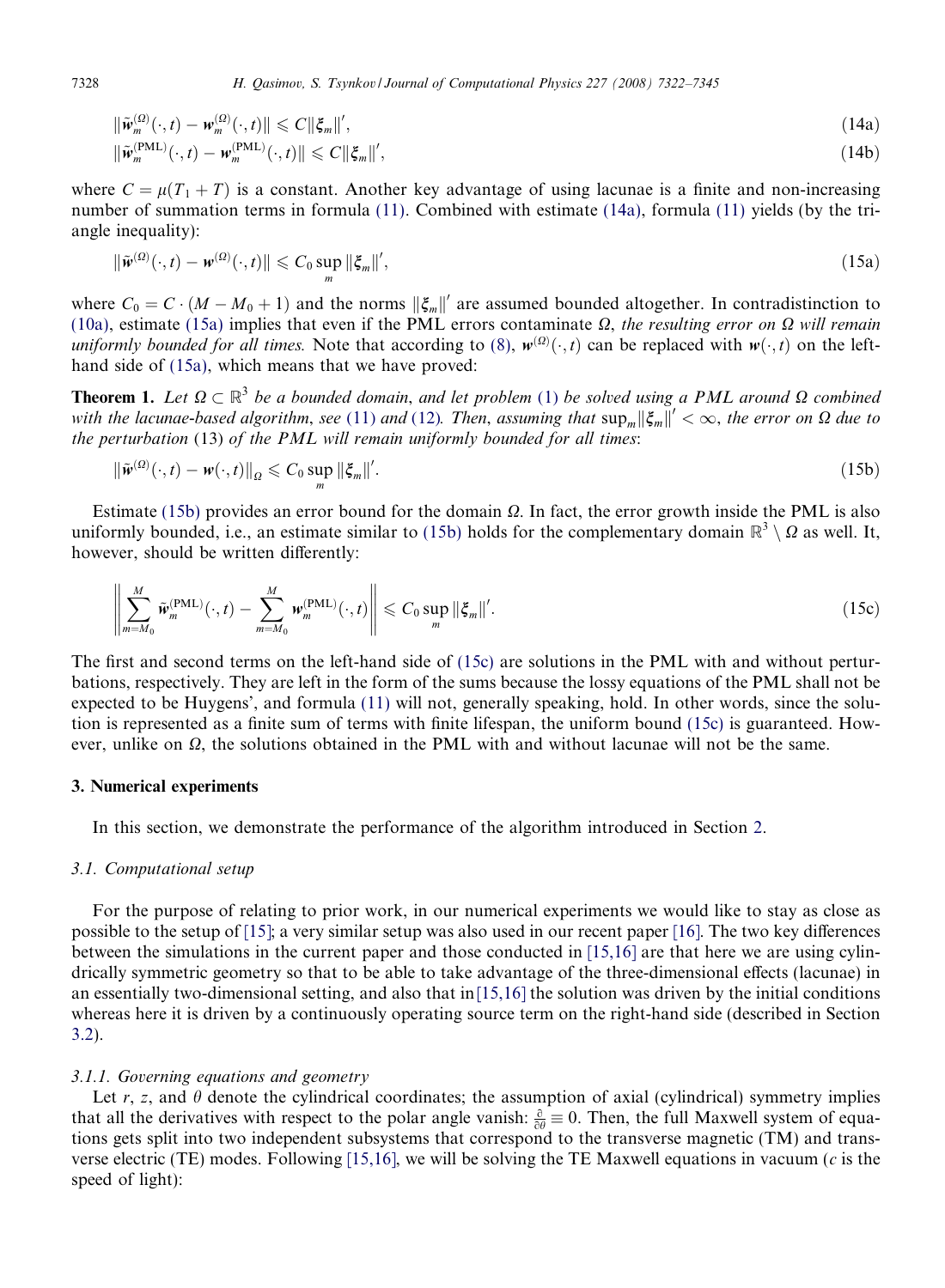<span id="page-7-0"></span>
$$
\frac{1}{c}\frac{\partial E_r}{\partial t} + \frac{\partial H_\theta}{\partial z} = -\frac{4\pi}{c}j_r,\n\frac{1}{c}\frac{\partial E_z}{\partial t} - \frac{1}{r}\frac{\partial (rH_\theta)}{\partial r} = -\frac{4\pi}{c}j_z,\n\frac{1}{c}\frac{\partial H_\theta}{\partial t} - \left(\frac{\partial E_z}{\partial r} - \frac{\partial E_r}{\partial z}\right) = 0,
$$
\n(16)

where  $E_r$  and  $E_z$  denote the radial and axial components of the electric field, respectively, and  $H_\theta$  denotes the angular component of the magnetic field. The first two equations in system  $(16)$  represent the Ampère law and are driven by the extraneous electric current with the components  $j<sub>r</sub>$  and  $j<sub>r</sub>$ . The third equation in (16) represents the Faraday law and is homogeneous (no magnetic currents). The unsteady equations (16) are supplemented by the steady-state equation

$$
\frac{1}{r}\frac{\partial(rE_r)}{\partial r} + \frac{\partial E_z}{\partial z} = 4\pi\rho, \tag{17}
$$

where  $\rho$  is the electric charge density. Eq. (17) is the Gauss law of electricity, it relates the flux of the electric field through a given closed surface to the charge contained inside. A necessary solvability condition for system (16) and (17) is the continuity equation that represents the conservation of charge:

$$
\frac{\partial \rho}{\partial t} + \frac{1}{r} \frac{\partial (r j_r)}{\partial r} + \frac{\partial j_z}{\partial z} = 0.
$$
\n(18)

As long as condition (18) holds for the source terms  $\rho$ ,  $j_r$ , and  $j_z$ , the steady-state Eq. (17) can be left out of the consideration when time-marching the unsteady Eq. (16).

At the axis of the cylindrical system, Maxwell's equations require additional attention. Under the natural assumption that all the physical quantities involved must be continuous and bounded, one can easily see that the vector components  $H_\theta$ ,  $E_r$ , and  $j_r$  can only meet the constraint of axial symmetry if they vanish at  $r = 0$ :

$$
H_{\theta}(t,r,z)|_{r=0} = 0, \quad E_r(t,r,z)|_{r=0} = 0, \quad j_r(t,r,z)|_{r=0} = 0. \tag{19}
$$

The axial components  $E_z$  and  $j_z$  do not have to vanish, although given (19), the third equation of system (16) reduces to  $\frac{\partial E_z}{\partial r}|_{r=0} = 0$ . The first equation of system (16) reduces to the identity  $0 = 0$  on the axis, and the only equation that does not degenerate is the second equation. Taking into account the first equality from (19), we can use the Taylor formula for  $r \ll 1$  and write:  $H_{\theta}(t, r, z) = \frac{\partial H_{\theta}}{\partial r}|_{r=0} \cdot r + \mathcal{O}(r^2)$ . Consequently,  $\frac{1}{r} \frac{\partial (rH_{\theta})}{\partial r}|_{r=0} = \frac{1}{r} \frac{\partial H_{\theta}}{\partial r}|_{r=0}$ .  $\frac{\partial (rH_{\theta})}{\partial r}|_{r=0} = 2 \frac{\partial H_{\theta}}{\partial r}|_{r=0}$ . There

$$
\frac{1}{c}\frac{\partial E_z}{\partial t} - 2\frac{\partial H_\theta}{\partial r} = -\frac{4\pi}{c}j_z.
$$
\n(20)

The geometry of the problem is schematically shown in [Fig. 2.](#page-8-0) The computational domain has a rectangular shape in the  $(r, z)$  variables:

$$
\Omega = \{ (r, z) \mid 0 \leq r \leq 5, -5 \leq z \leq 5 \}.
$$

The currents (and charges) that drive the solution, see equations (16), (17), are assumed to be compactly supported in space on the ball  $R \equiv (r^2 + z^2)^{1/2} \le R_0$ , and we typically choose  $R_0 = 3$ . The computational domain is terminated by the PML of width  $l = 1$  in the axial direction, see [Fig. 2](#page-8-0). In fact, with the proper choice of damping the width of the layer beyond a certain point no longer affects the quality of the solution on  $\Omega$  (see Section [3.4](#page-14-0)).

## 3.1.2. PML

For our computations we take the mathematically derived unsplit PML of [\[13\]](#page-22-0). In the experiments of [\[16\]](#page-22-0), this layer has clearly shown to be prone to the undesirable growth of the solution for long integration times. We note that originally the PML of [\[13\]](#page-22-0) was constructed for the two-dimensional Cartesian TE Maxwell equations. As, however, the axial coordinate of the cylindrical system is essentially Cartesian, the layer of [\[13\]](#page-22-0) can be exported to the setup shown in [Fig. 2](#page-8-0) with no change at all: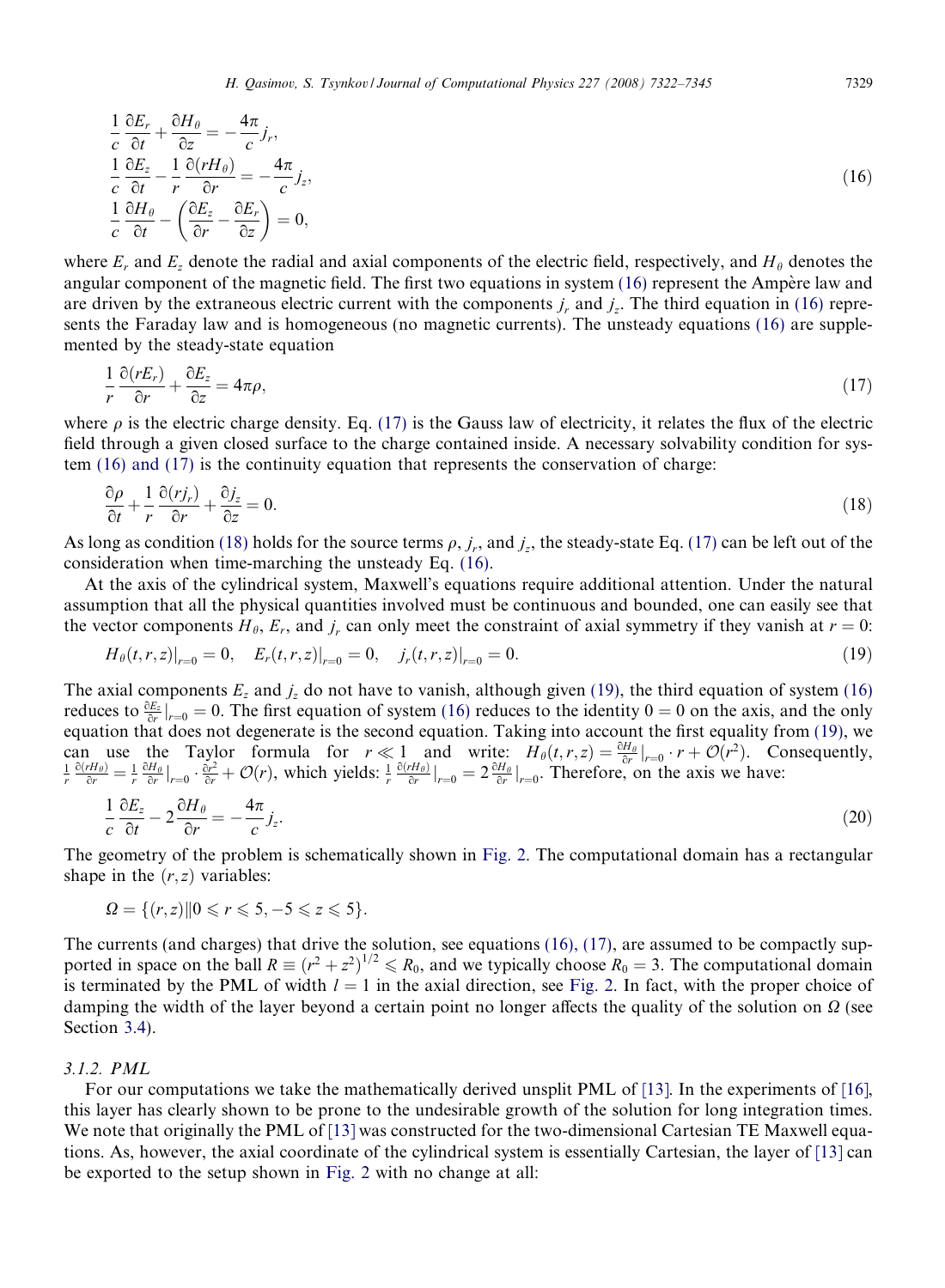<span id="page-8-0"></span>

Fig. 2. Geometric setup in the space.

$$
\frac{1}{c} \frac{\partial E_r}{\partial t} + \frac{\partial H_\theta}{\partial z} = -2\sigma E_r - \sigma P,
$$
\n
$$
\frac{1}{c} \frac{\partial E_z}{\partial t} - \frac{1}{r} \frac{\partial (rH_\theta)}{\partial r} = 0,
$$
\n
$$
\frac{1}{c} \frac{\partial H_\theta}{\partial t} - \left(\frac{\partial E_z}{\partial r} - \frac{\partial E_r}{\partial z}\right) = \sigma' Q,
$$
\n
$$
\frac{1}{c} \frac{\partial P}{\partial t} = \sigma E_r,
$$
\n
$$
\frac{1}{c} \frac{\partial Q}{\partial t} = -\sigma Q - E_r.
$$
\n(21)

Note that the PML (21) is built for the homogeneous Maxwell equations, because the right-hand sides of sys-tem [\(16\),](#page-7-0) i.e., the currents, may only differ from zero for  $R \le R_0$  and hence vanish near the outer boundary of  $\Omega$ , see Fig. 2. Compared to [\(16\),](#page-7-0) system (21) contains two additional unknown quantities,  $P = P(t, r, z)$  and  $Q = Q(t, r, z)$ . These quantities are identically equal to zero on  $\Omega$ , and in the layer they are governed by two additional ordinary differential equations. The quantity  $\sigma = \sigma(z)$  in (21) is the damping coefficient. It is also identically zero on  $\Omega$ , whereas in the PML a certain degree of flexibility exists in choosing  $\sigma$ . In our computations, we will follow the recommendation of [\[15\]](#page-22-0) and define:

$$
\sigma(z) = \begin{cases} \sigma_0 \left(\frac{5-z}{l}\right)^3, & -5 - l \leq z \leq -5, \\ 0, & -5 < z < 5, \\ \sigma_0 \left(\frac{z-5}{l}\right)^3, & 5 \leq z \leq 5 + l. \end{cases}
$$
 (22)

For the PML of width  $l = 1$ , see Fig. 2, we normally take  $\sigma_0 = 10$  in (22).

## 3.1.3. Boundary conditions

 $\Delta E$ 

 $\Delta I$ 

The PML itself is terminated at  $z = 5 + l$  and  $z = -5 - l$  either by zero Dirichlet boundary conditions for all field variables or by locally one-dimensional characteristic boundary conditions. Again, as indicated in Section [3.4,](#page-14-0) if the damping inside the layer is sufficiently strong, the boundary conditions at the outer boundaries of the PML make little or no difference as far as the quality of the solution on  $\Omega$ . The use of characteristic boundary conditions, however, may bring along an additional benefit. With these boundary conditions, if the layer is switched off (i.e., if  $\sigma \equiv 0$  everywhere), the boundary still has some non-reflecting properties suf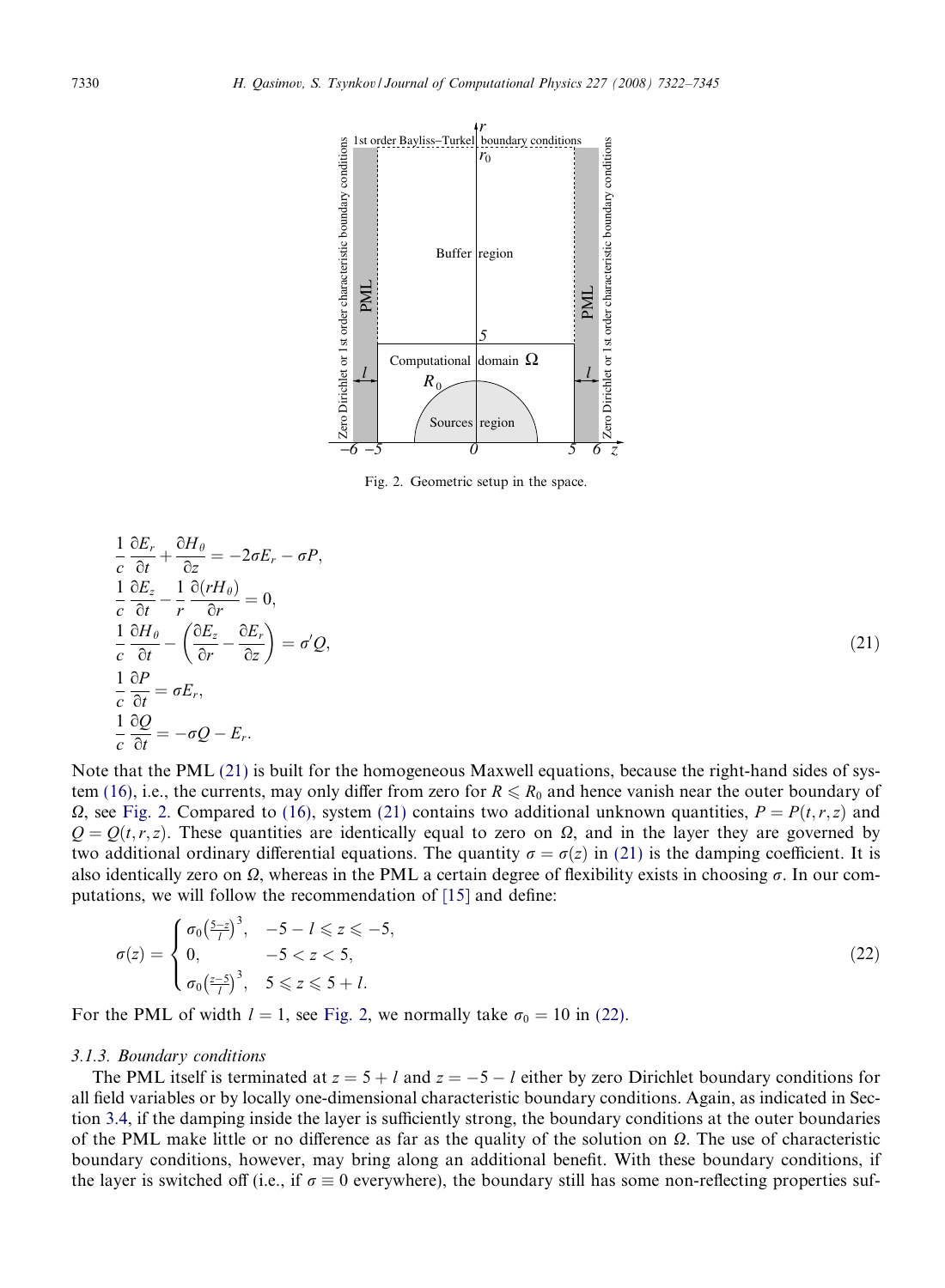<span id="page-9-0"></span>ficient for computing the solution with a ''non-catastrophic" accuracy over a reasonably long time interval. This computation (see Section [3.4\)](#page-14-0) allows us to unambiguously attribute the undesirable long-term growth to the presence of the PML, because having the PML switched on or off appears the only difference between the two otherwise identical settings. Note that a similar argument was previously used in [\[16\]](#page-22-0) for identifying the roots of the long-time growth of the solution.

The quasi-one-dimensional characteristic boundary conditions are set at the outer boundaries of the PML by artificially disregarding the r derivatives in system [\(16\)](#page-7-0) and setting to zero the incoming Riemann variables. In doing so, we are disregarding the PML [\(21\)](#page-8-0) near the boundary and setting the boundary conditions for the homogeneous version of Maxwell's equations [\(16\).](#page-7-0) In the quasi-one-dimensional z framework, we consider two equations:

$$
\frac{1}{c}\frac{\partial E_r}{\partial t} + \frac{\partial H_\theta}{\partial z} = 0 \quad \text{and} \quad \frac{1}{c}\frac{\partial H_\theta}{\partial t} + \frac{\partial E_r}{\partial z} = 0. \tag{23}
$$

By adding and subtracting Eq. (23) to/from one another, we realize that the Riemann variable  $H_{\theta} - E_r$  is incoming at  $z = 5 + l$  and the Riemann variable  $H_{\theta} + E_r$  is incoming at  $z = -5 - l$ , see [Fig. 2](#page-8-0). Consequently, the desired characteristic boundary conditions are:

$$
H_{\theta} - E_r|_{r=5+l} = 0 \quad \text{and} \quad H_{\theta} + E_r|_{r=-5-l} = 0. \tag{24}
$$

The far field treatment that we adopt for the radial direction differs from the one in the axial direction. An unsplit PML similar to [\(21\)](#page-8-0) but built for the genuinely cylindrical setting<sup>4</sup> is not readily available. Therefore, we have decided to introduce a large buffer region and terminate it with the first order Bayliss–Turkel local boundary conditions [\[36–39\]](#page-23-0). For the size of the domain  $\Omega$  in the radial direction equal to 5, we may take, e.g.,  $r_0 = 15$ , see [Fig. 2.](#page-8-0) The motivation is that as the amplitude of the waves generated by the sources inside  $\Omega$  decays proportionally to  $R^{-1} \equiv (r^2 + z^2)^{-1/2}$ , for a sufficiently remote boundary  $r = r_0$  the magnitude of the reflections produced by the Bayliss–Turkel boundary conditions will be small. The computations of Section [3.4](#page-14-0) corroborate that the magnitude of those reflections can indeed be driven down below the truncation error level inside  $\Omega$ .

The Bayliss–Turkel boundary conditions are standard, but their derivation for system [\(16\)](#page-7-0) requires a little extra care. As for any quasi-one-dimensional treatment, we disregard tangential derivatives (i.e., z derivatives) at the boundary  $r = r_0$  and from the homogeneous Maxwell equations obtain the following independent second order equations for the filed components  $E_z$  and  $H_\theta$ :

$$
\frac{1}{c^2} \frac{\partial^2 E_z}{\partial t^2} = \frac{1}{r} \frac{\partial}{\partial r} \left( r \frac{\partial E_z}{\partial r} \right),\tag{25a}
$$

$$
\frac{1}{c^2} \frac{\partial^2 H_{\theta}}{\partial t^2} = \frac{\partial}{\partial r} \left( \frac{1}{r} \frac{\partial (rH_{\theta})}{\partial r} \right). \tag{25b}
$$

Eq. (25a) is the standard scalar d'Alembert equation, because  $E_z$  is a Cartesian vector component. Eq. (25b) is a vector d'Alembert equation, because  $H_\theta$  is a non-Cartesian component. In the frequency space, Eqs. (25a) and (25b) transform into

$$
\frac{\partial^2 \widehat{E}_z}{\partial r^2} + \frac{1}{r} \frac{\partial \widehat{E}_z}{\partial r} + \frac{\omega^2}{c^2} \widehat{E}_z = 0, \tag{26a}
$$

$$
\frac{\partial^2 \widehat{H}_{\theta}}{\partial r^2} + \frac{1}{r} \frac{\partial \widehat{H}_{\theta}}{\partial r} - \frac{1}{r^2} \widehat{H}_{\theta} + \frac{\omega^2}{c^2} \widehat{H}_{\theta} = 0.
$$
\n(26b)

Eq. (26a) is a Bessel equation of order  $v = 0$  and Eq. (26b) is a Bessel equation of order  $v = 1$  because they can both be reduced to the respective standard forms by the change of variable  $y = kr$ , where  $k = \omega/c$ . Accordingly, the radiation solutions of these equations are given by the Hankel functions  $H_{\nu}^{(2)}(kr)$ , where  $\nu = 0$  corresponds to (26a) and  $v = 1$  corresponds to (26b). Therefore, the radiation boundary conditions can be

 $4$  Recall, unlike z, r of the cylindrical system is not a Cartesian variable.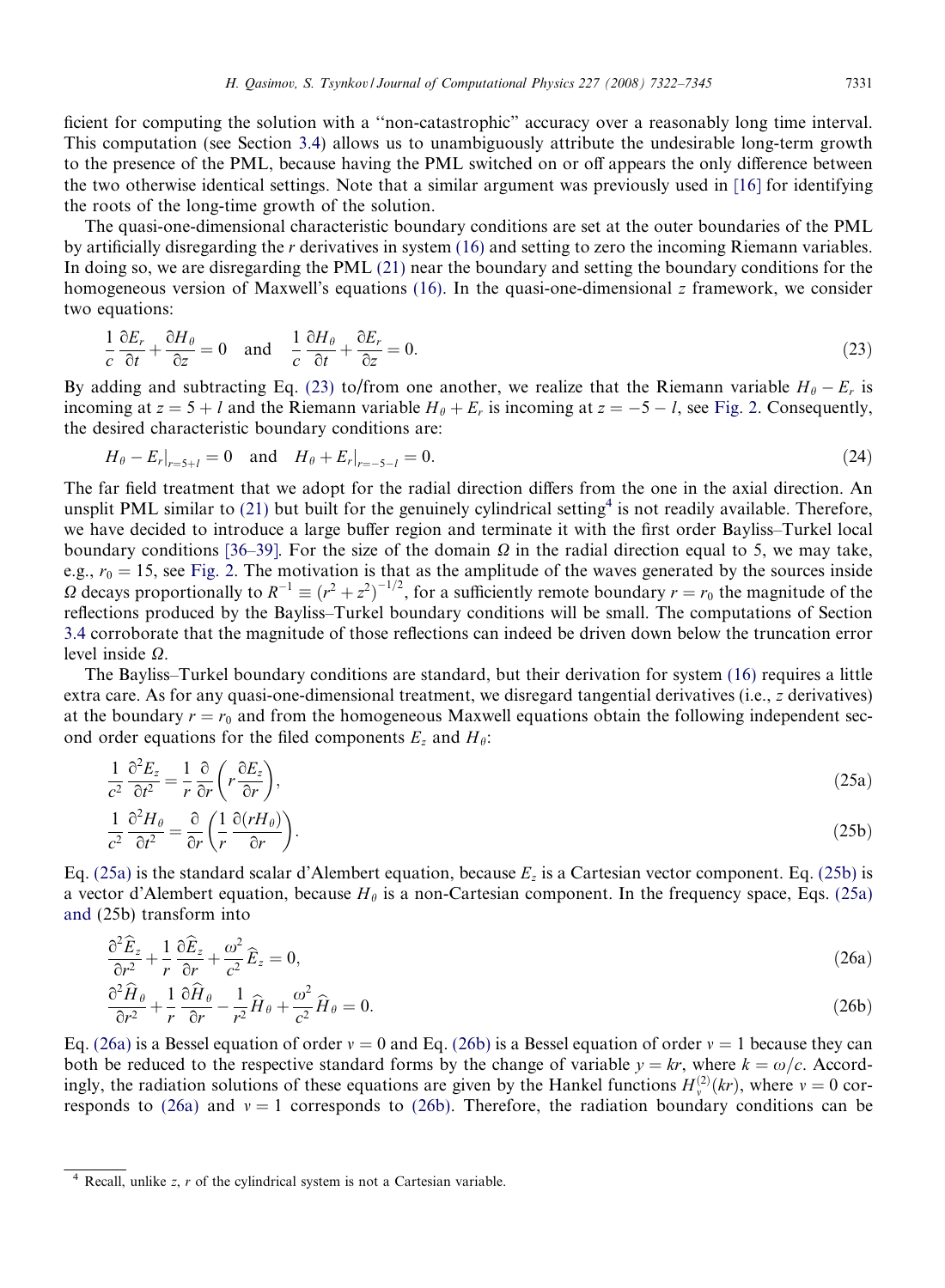obtained by requiring that the desired solution be parallel to  $H_{\nu}^{(2)}(kr)$  in the sense of the corresponding Wronskian (see [\[2, Section 1.2\]](#page-22-0)):

$$
\frac{\partial \widehat{E}_z}{\partial r} - \widehat{E}_z \frac{\partial}{\partial r} \frac{H_0^{(2)}(kr)}{H_0^{(2)}(kr)} = 0, \tag{27a}
$$

$$
\frac{\partial \widehat{H}_{\theta}}{\partial r} - \widehat{H}_{\theta} \frac{\frac{\partial}{\partial r} H_1^{(2)}(kr)}{H_1^{(2)}(kr)} = 0. \tag{27b}
$$

For large arguments y, the Hankel functions have the following asymptotic:

$$
H_{\nu}^{(2)}(y) = \sqrt{\frac{2}{\pi y}} e^{-i(y - \frac{\pi \nu}{2} - \frac{\pi}{4})} + \mathcal{O}(y^{-\frac{3}{2}})
$$

so that for any  $\nu$  we have:

$$
\frac{\mathrm{d}}{\mathrm{d}y}H_{\nu}^{(2)}(y) \approx -\frac{1}{2y}H_{\nu}^{(2)}(y) - iH_{\nu}^{(2)}(y),
$$

and consequently,

$$
\frac{\mathrm{d}}{\mathrm{d}r}H_{\nu}^{(2)}(kr)\approx\left(-\frac{1}{2r}-ik\right)H_{\nu}^{(2)}(kr).
$$

Therefore, disregarding the residual terms of the asymptotic, we can write instead of (27a), (27b):

$$
\frac{\partial \widehat{E}_z}{\partial r} + \frac{1}{2r} \widehat{E}_z + ik \widehat{E}_z = 0, \tag{28a}
$$
\n
$$
\frac{\partial \widehat{H}_\theta}{\partial r} + \frac{1}{2r} \widehat{H}_\theta + ik \widehat{H}_\theta = 0. \tag{28b}
$$

Back in the time domain, boundary conditions (28a), (28b) transform into

$$
\frac{1}{c}\frac{\partial E_z}{\partial t} + \frac{\partial E_z}{\partial r} + \frac{1}{2r}E_z = 0,\tag{29a}
$$

$$
\frac{1}{c}\frac{\partial H_{\theta}}{\partial t} + \frac{\partial H_{\theta}}{\partial r} + \frac{1}{2r}H_{\theta} = 0
$$
\n(29b)

and we realize that in the end of the day both field variables,  $E_z$  and  $H_\theta$ , satisfy the same boundary condition even though the governing Eqs. [\(25a\) and \(25b\)](#page-9-0) are different. The Bayliss–Turkel boundary conditions (29a) and (29b) are to be set at the far field boundary  $r = r_0$ , see [Fig. 2.](#page-8-0)

#### 3.1.4. Discretization

The problem we have described is discretized on the grid with square cells:  $h_z = h_r = h$ . To demonstrate the convergence, we actually use a sequence of grids in Section [3.4](#page-14-0) with  $h = 0.1, 0.05, 0.025,$  and 0.0125. The spatial derivatives in system [\(16\)](#page-7-0) (as well as in [\(17\)](#page-7-0)) are approximated by central differences with second order accuracy, and the temporal derivatives are approximated by the conventional fourth order Runge–Kutta method (see, e.g., [\[40, Section 9.4\]](#page-23-0)). The overall scheme is standard and we therefore do not write it out explicitly except for the approximation of the radial derivative:

$$
\frac{1}{r}\frac{\partial(rH_{\theta})}{\partial r}|_n=\frac{1}{r_n}\frac{r_{n+1}H_{\theta n+1}-r_{n-1}H_{\theta n-1}}{2h}+\mathcal{O}(h^2),
$$

where  $r_n = nh$ ,  $n = 0, 1, 2, \ldots$  The same scheme was used in [\[16\]](#page-22-0) in the Cartesian case, and it led to the growth of the solution inside the PML.

The spatial derivatives in the on-axis Eq. [\(17\)](#page-7-0) and in the boundary conditions (29a) and (29b) are approximated by one-sided differences with second order accuracy, and all temporal derivatives, including those of P and  $Q$  in the PML [\(21\)](#page-8-0) are approximated by the same Runge–Kutta scheme.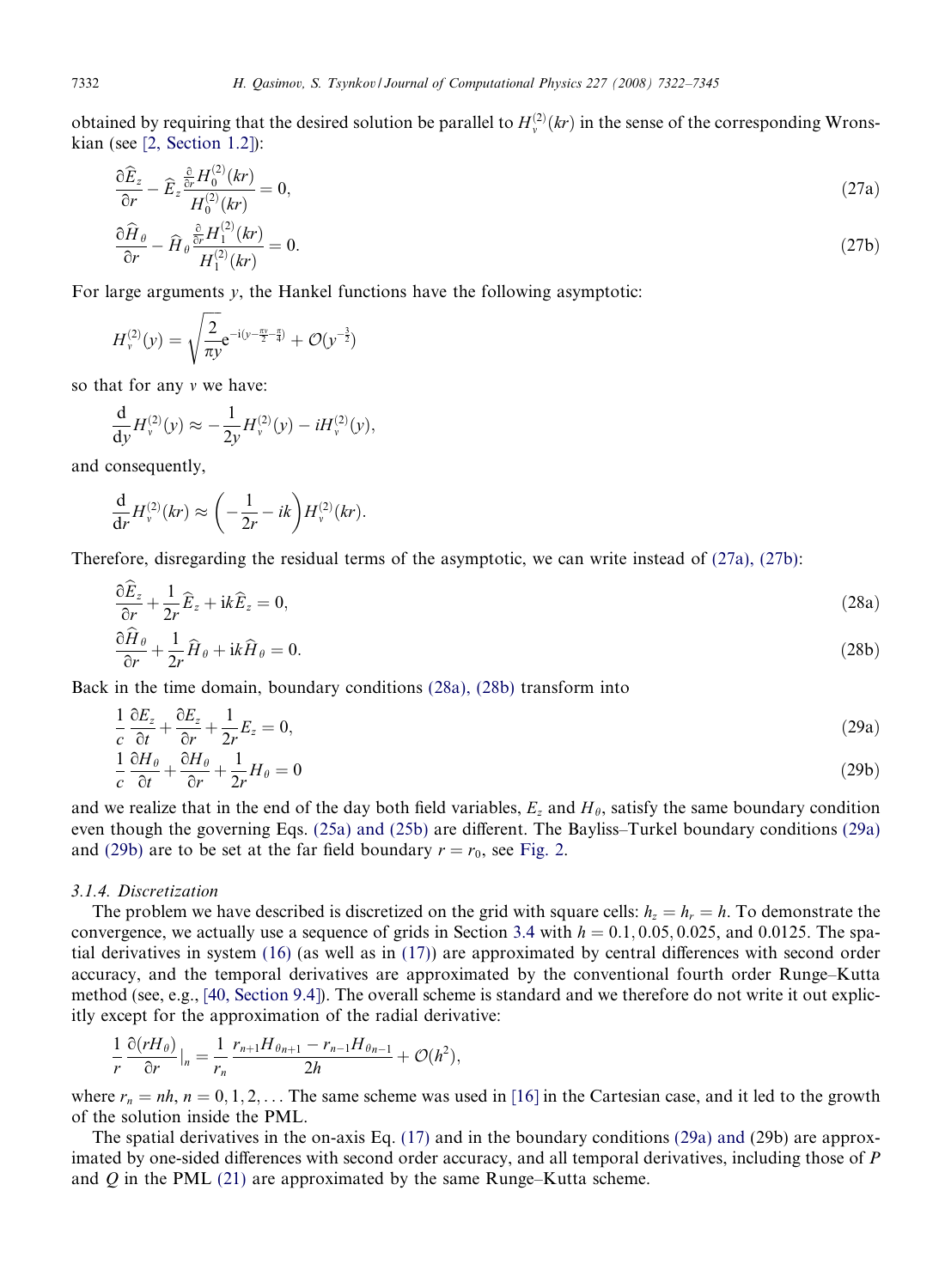<span id="page-11-0"></span>The characteristic boundary conditions [\(24\)](#page-9-0) are approximated in the context of Runge–Kutta time marching. Let  $\tau$  be the time step and assume that the right boundary  $z = 5 + l = 6$ , see [Fig. 2,](#page-8-0) corresponds to  $m = M$ on the grid. At the first stage of Runge–Kutta, we write for the first Eq. [\(23\):](#page-9-0)

$$
\widetilde{E}_{rM}=E_{rM}-\frac{c\tau}{2}\frac{H_{\theta M+1}-H_{\theta M-1}}{2h}
$$

and combine it with the second order approximation of the first Eq. [\(24\)](#page-9-0):

$$
E_{rM}=\frac{H_{\theta M+1}+H_{\theta M-1}}{2}.
$$

Then, eliminating the ghost variable  $H_{\theta M+1}$ , we obtain:

$$
\widetilde{E}_{rM} = E_{rM} \left( 1 - \frac{c\tau}{2h} \right) + \frac{c\tau}{2h} H_{\theta M - 1} \tag{30a}
$$

and likewise for the magnetic field with the help of the second Eq. [\(23\):](#page-9-0)

$$
\widetilde{H}_{\theta M} = H_{\theta M} \left( 1 - \frac{c\tau}{2h} \right) + \frac{c\tau}{2h} E_{rM-1}.
$$
\n(30b)

Relations (30a) and (30b) are the discrete characteristic boundary conditions. Similar relations can be obtained for other stages of Runge–Kutta and for the opposite boundary  $z = -5 - l \Longleftrightarrow m = -M$ .

# 3.2. Test solution

To study the performance of the algorithm, we would like to be able to compute the actual numerical error on the grid at different moments of time. As such, we need the exact solution, and we obtain it by ''backward engineering."

We begin with the standard scalar retarded potential:

$$
\phi = \frac{\chi(t - R/c)}{R} \tag{31}
$$

that solves the three-dimensional d'Alembert equation driven by the source term  $4\Pi \delta(x) \cdot \gamma(t)$ , where  $R = |x|$ . The modulating function  $\chi(t)$  is assumed to be sufficiently smooth for  $-\infty < t < \infty$  and  $\chi(t) \equiv 0$  for  $t < 0$ . Along with the cylindrical coordinates  $(r, \theta, z)$ , let us also consider the Cartesian coordinates  $(x, y, z)$ , so that  $x = r \cos \theta$ ,  $y = r \sin \theta$ , and  $R^2 = r^2 + z^2 = x^2 + y^2 + z^2$ . By differentiating the retarded potential  $\phi$  of (31), we obtain:

$$
\phi'_x = \left[ -\frac{\chi(t - R/c)}{R^2} - \frac{1}{c} \frac{\chi'(t - R/c)}{R} \right] \frac{x}{R},\tag{32a}
$$

$$
\phi'_{y} = \left[ -\frac{\chi(t - R/c)}{R^2} - \frac{1}{c} \frac{\chi'(t - R/c)}{R} \right] \frac{y}{R}.
$$
\n(32b)

The derivatives  $\phi'_x \equiv \frac{\partial \phi}{\partial x}$  and  $\phi'_y \equiv \frac{\partial \phi}{\partial y}$  are solutions of the d'Alembert equation driven by the dipoles 4 $\Pi$  $\delta'_x(\mathbf{x}) \cdot \chi(t)$  and  $4\Pi \delta'_y(\mathbf{x}) \cdot \chi(t)$ , respectively.

Next, we introduce a new vector field  $\boldsymbol{B}$  by defining its Cartesian components:

$$
B_x=-\phi'_y, \quad B_y=\phi'_x, \quad B_z=0,
$$

where  $\phi'_x$  and  $\phi'_y$  are given by (32a) and (32b), respectively. For the cylindrical components of **B** we therefore have:

$$
B_{\theta} = -\sin\theta B_x + \cos\theta B_y = \left[ -\frac{\chi(t - R/c)}{R^2} - \frac{1}{c} \frac{\chi'(t - R/c)}{R} \right] \frac{r}{R},\tag{33a}
$$

$$
B_r = \cos \theta B_x + \sin \theta B_y = 0. \tag{33b}
$$

By design, the vector field  $\mathbf{B} = \mathbf{B}(x, t)$  is a solution to the three-dimensional vector d'Alembert equation driven by the following dipole at the origin: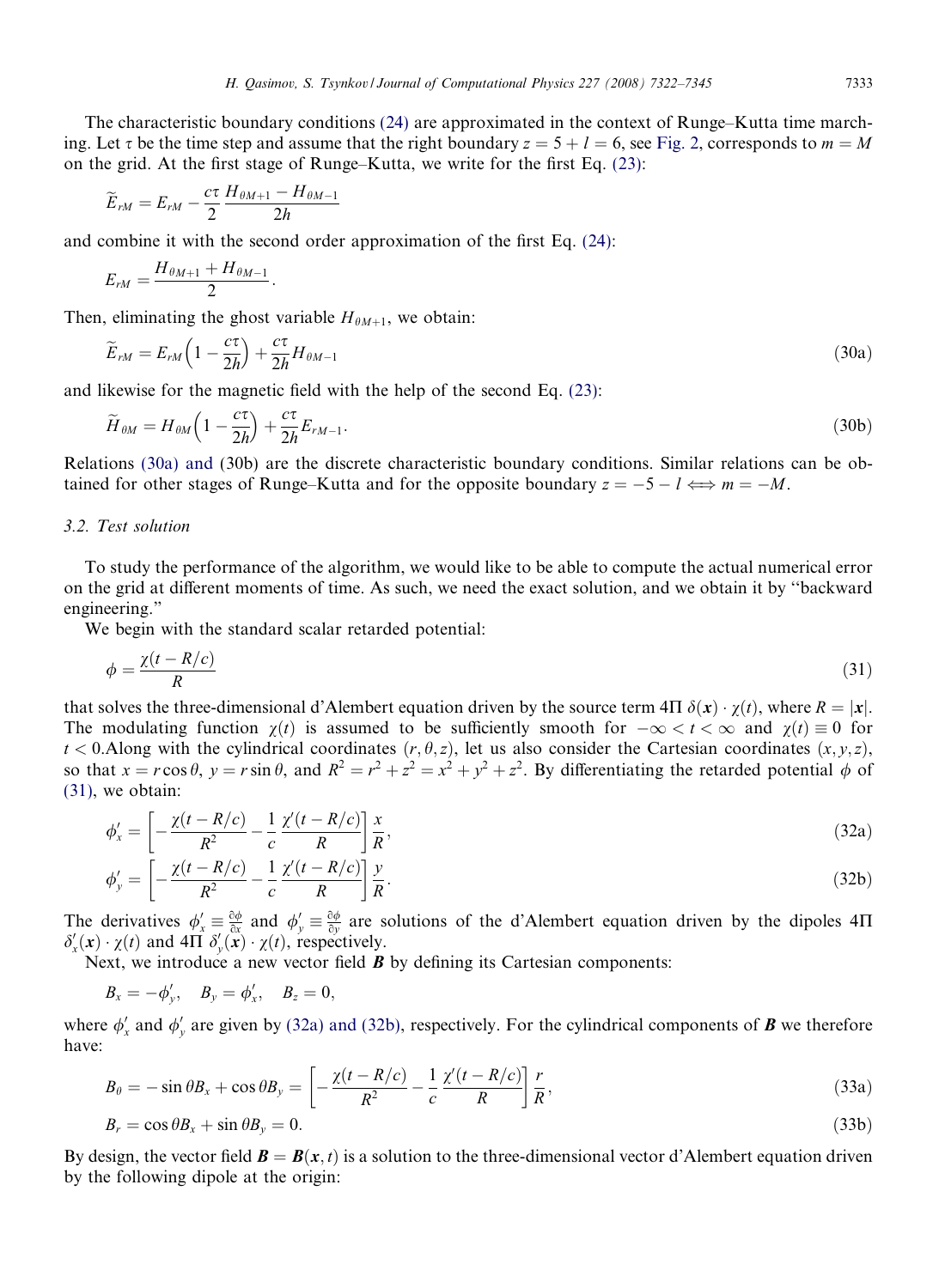$4\Pi(-\delta_y'(\mathbf{x}),\delta_x'(\mathbf{x}),0)\cdot \chi(t).$ 

This solution is axially symmetric, because  $\frac{\partial B_\theta}{\partial \theta} = 0$ . This solution is also singular at the origin. Therefore, we introduce a scalar multiplier function  $\psi = \psi(R)$  that should have at least p continuous derivatives for  $R \ge 0$ . We require that  $\psi(R) \equiv 1$  for  $R \ge R_0$ , see [Fig. 2,](#page-8-0) and  $\psi(0) = \psi(0) = \cdots = \psi^{(p)}(0) = 0$ . In practice, we take  $p = 6$  and build  $\psi(R)$  on  $0 \le R \le R_0$  as a polynomial of degree 13.

Having constructed  $\psi(R)$ , we introduce a new vector field  $\mathbf{B}(\mathbf{x}, t) = \mathbf{B}(\mathbf{x}, t) \cdot \psi(R)$ , which no longer has a singularity at the origin. Moreover, it even turns into zero at  $R = 0$  along with at least  $p - 2$  of its derivatives, see formula [\(33a\)](#page-11-0). Note that for  $R > R_0$  the vector field  $\mathbf{B}(x, t)$  is still an axially symmetric solution to the homogeneous three-dimensional d'Alembert equation. The test solution for Maxwell's equations [\(16\)](#page-7-0) will be obtained by using  $B(x, t)$  as a generating function for the vector potential of the electromagnetic field.

It is well known that even though the three-dimensional electromagnetic field consists of two vector quantities, the electric field  $E$  and the magnetic field  $H$  (six scalar components altogether), there are, in fact, only four independent scalar quantities that determine the field. These four quantities are conveniently represented as the vector potential A and the scalar potential  $\varphi$ . Moreover, the vector and scalar potentials are not defined uniquely either, they may be required to satisfy additional constraints. Each particular form of A and  $\varphi$  under a given set of constraints is known as a gauge, and the independence of  $E$  and  $H$  on the specific choice of the gauge is known as gauge invariance [\[41, Chapter 3\].](#page-23-0) The Coulomb gauge corresponds to  $\varphi \equiv 0$ , then

$$
E = -\frac{1}{c} \frac{\partial A}{\partial t} \quad \text{and} \quad H = \text{curl}A. \tag{34}
$$

Let us define the vector potential as  $A = \text{curl} \tilde{B}$  so that

$$
A_r = -\frac{\partial \tilde{B}_\theta}{\partial z}, \quad A_z = \frac{1}{r} \frac{\partial (r \tilde{B}_\theta)}{\partial r}, \quad \text{and} \quad A_\theta = 0.
$$
 (35)

The vector potential  $A = A(t, r, z)$  is also a solution to the three-dimensional d'Alambert equation; this equation is homogeneous for  $R > R_0$  and inhomogeneous for  $R \le R_0$ . The specific form of inhomogeneity for A can be derived, but it is of no immediate importance, because what we need is the right-hand sides of the Maxwell equations that drive the fields.

Using the definition of vector potential (35) and applying transformation (34), we obtain the following components of electromagnetic field:

$$
E_z(t, r, z) = -\frac{1}{c^3 R^6} (c^2 \chi'(t - R/c)((r^2 - 2z^2)R\psi(R) - r^2 R^2 \psi'(R)) + R^2(-cr^2 R\psi'(R)\chi''(t - R/c) + \psi(R)(c(r^2 - 2z^2)\chi''(t - R/c) + r^2 R \chi^{(3)}(t - R/c))))
$$
\n(36a)  
\n
$$
E_r(t, r, z) = -\frac{rz}{c^3 R^6} (c^2 \chi'(t - R/c)(-3R\psi(R) + R^2 \psi'(R)) - R^2(-cR\psi'(R)\chi''(t - R/c) + \psi(R)(3c\chi''(t - R/c) + R\chi^{(3)}(t - R/c))))
$$
\n(36b)

and

$$
H_{\theta}(t,r,z) = \frac{r}{c^3 R^5} (c^3 \chi(t - R/c)(-2R\psi'(R) + R^2 \psi''(R)) - R^2 (2cR\psi'(R)\chi''(t - R/c) + c^2 \chi'(t - R/c)(2\psi'(R) - R\psi''(R)) - \psi(R)(c\chi''(t - R/c) + R\chi^{(3)}(t - R/c))))
$$
\n(36c)

By design, the fields given by  $(36a)$ ,  $(36b)$ ,  $(36c)$  solve the Maxwell equations [\(16\)](#page-7-0), and the resulting currents j. and  $j_z$  that we calculate below are non-zero only for  $R \le R_0$ . Moreover, as according to (34) div $\mathbf{E} = -\frac{1}{c} \frac{\partial \text{div} A}{\partial t}$ , and  $A = \text{curl } \tilde{B}$ , the electric field of (36a), (36b) is solenoidal, div $E = 0$ , and consequently, the continuity Eq. [\(18\)](#page-7-0) is satisfied identically.

The currents  $j_r$  and  $j_z$  are obtained by substituting the fields (36a), (36b), (36c) into the first two equations of system [\(16\):](#page-7-0)

<span id="page-12-0"></span>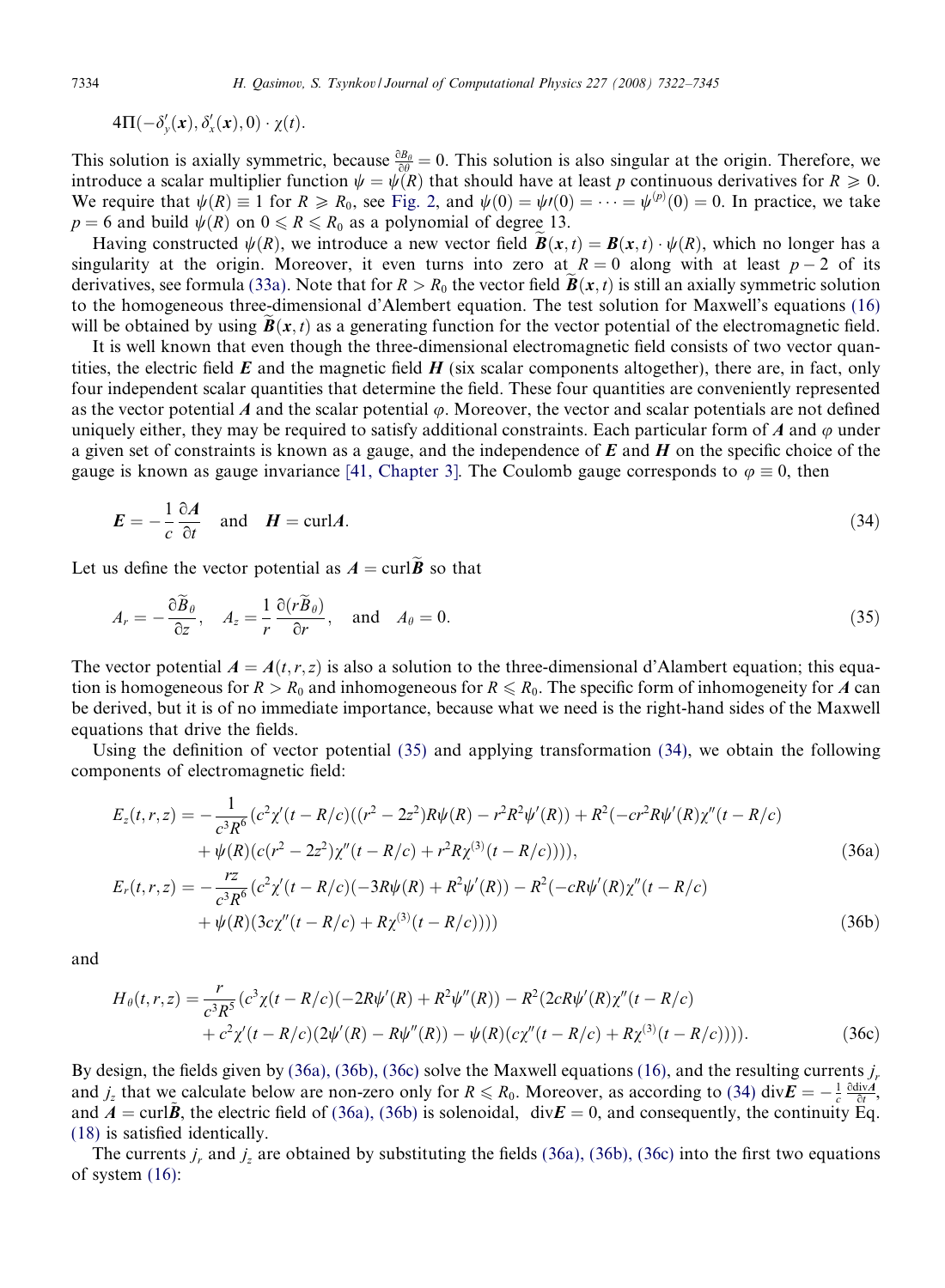H. Qasimov, S. Tsynkov / Journal of Computational Physics 227 (2008) 7322–7345 7335

<span id="page-13-0"></span>
$$
-\frac{4\pi}{c}j_z(t,r,z) = \frac{1}{c^3R^7}(-c^3\chi(t-R/c)(4(r^2-z^2)R\psi'(R)-R^2((3r^2-2z^2)\psi''(R)-r^2R\psi^{(3)}(R)))
$$
  

$$
-R^2(-3cr^2R^2\chi''(t-R/c)\psi''(R)+2\psi'(R)(c(r^2-2z^2)R\chi''(t-R/c)+r^2R^2\chi^{(3)}(t-R/c))
$$
  

$$
+c^2\chi'(t-R/c)(4(r^2-z^2)\psi'(R)+R(-3r^2+2z^2)\psi''(R)+r^2R^2\psi^{(3)}(R)))),
$$
 (37a)

$$
-\frac{4\pi}{c}j_r(t,r,z) = \frac{rz}{c^3R^7}(c^3\chi(t-R/c)(8R\psi'(R)-R^2(5\psi''(R)-R\psi^{(3)}(R))) + R^2(-3cR^2\chi''(t-R/c)\psi''(R) + 2\psi'(R)(3cR\chi''(t-R/c)+R^2\chi^{(3)}(t-R/c)) + c^2\chi'(t-R/c)(8\psi'(R)-5R\psi''(R)+R^2\psi^{(3)}(R)))).
$$
\n(37b)

By design, the solution of Maxwell's equations [\(16\)](#page-7-0) driven by the currents (37a) and (37b) and subject to the homogeneous initial conditions is given by the fields [\(36a\)–\(36c\)](#page-12-0). In Section [3.4,](#page-14-0) we solve system [\(16\)](#page-7-0) with the right-hand sides (37a) and (37b) numerically and evaluate the error by comparing the solution computed on the grid with the exact solution [\(36a\)–\(36c\)](#page-12-0).

## 3.3. Implementation issues

An important consideration to be addressed when implementing the strategy of Section [2](#page-2-0) in a computational setting is how to preserve the lacunae in the numerical solution. It is clear that a straightforward partition of the continuously operating source according to formula [\(2\)](#page-3-0) may create discontinuities at the splitting points  $t_m$ ,  $m = 0, 1, 2, \ldots$ , even if the function  $f(x, t)$  itself is smooth. From the standpoint of the original Huygens' principle, having a discontinuous right-hand side presents no problem, and the sharp aft fronts will remain sharp aft fronts. In the discrete context, however, the discontinuities may lead to the deterioration (or loss) of consistency by the scheme, and the aft fronts will then be ''smeared out" by numerical artifacts.

Therefore, following our previous work [\[29,31–33\],](#page-23-0) we introduce an alternative approach to partitioning the RHS  $f(x, t)$ . Consider a smooth partition of unity schematically shown in Fig. 3. Let  $T_0$  be the size (duration) of each partition element, and  $\Delta T$  be the width (duration) of the transition zone. Denote by  $\zeta(t)$  the smooth compactly supported function that renders the partition so that  $\zeta(t) \equiv 1$  for  $\Delta T \le t \le T_0 - \Delta T$  and  $\zeta(t) + \zeta(t - (T_0 - \Delta T)) \equiv 1$  for  $T_0 - \Delta T < t < T_0$ . Then, the individual partition elements are obtained by a mere translation:  $\zeta(t - m(T_0 - \Delta T))$ ,  $m = -1, 0, 1, 2, \ldots$ 

Having introduced the partition of unity shown in Fig. 3, we redefine the partition of the RHS [\(2\)](#page-3-0) as follows. Let  $T_1 \stackrel{\text{def}}{=} T_0 - \Delta T$ , then

$$
f(\mathbf{x},t) = \sum_{m=0}^{\infty} f_m(\mathbf{x},t),
$$
  
\n
$$
f_m(\mathbf{x},t) = \begin{cases} f(\mathbf{x},t) \cdot \zeta(t-mT_1), & t_m \leq t < t_{m+1} + \Delta T, \\ 0, & \text{otherwise,} \end{cases}
$$
\n(38)

where  $t_m = mT_1$ ,  $m = 0, 1, 2, \ldots$  Formula (38) applies uniformly to all  $m = 0, 1, 2, \ldots$  except that no change of the RHS is needed near  $t = 0$  and  $f_0(x, t) \equiv f(x, t)$  for  $0 \leq T \leq \Delta T$ . The key difference between the new par-tition (38) and the previous partition [\(2\)](#page-3-0) is that as long as  $f(x, t)$  is smooth, all  $f_m(x, t)$  defined by formula (38) are also smooth. Hence, no loss of consistency shall be expected for any discretization applied to individual subproblems [\(3\)](#page-3-0) or [\(12\)](#page-5-0). Therefore, the corresponding numerical solutions will have the lacunae approximated on the grid with the accuracy that pertains to the specific scheme.



Fig. 3. Smooth partition of unity.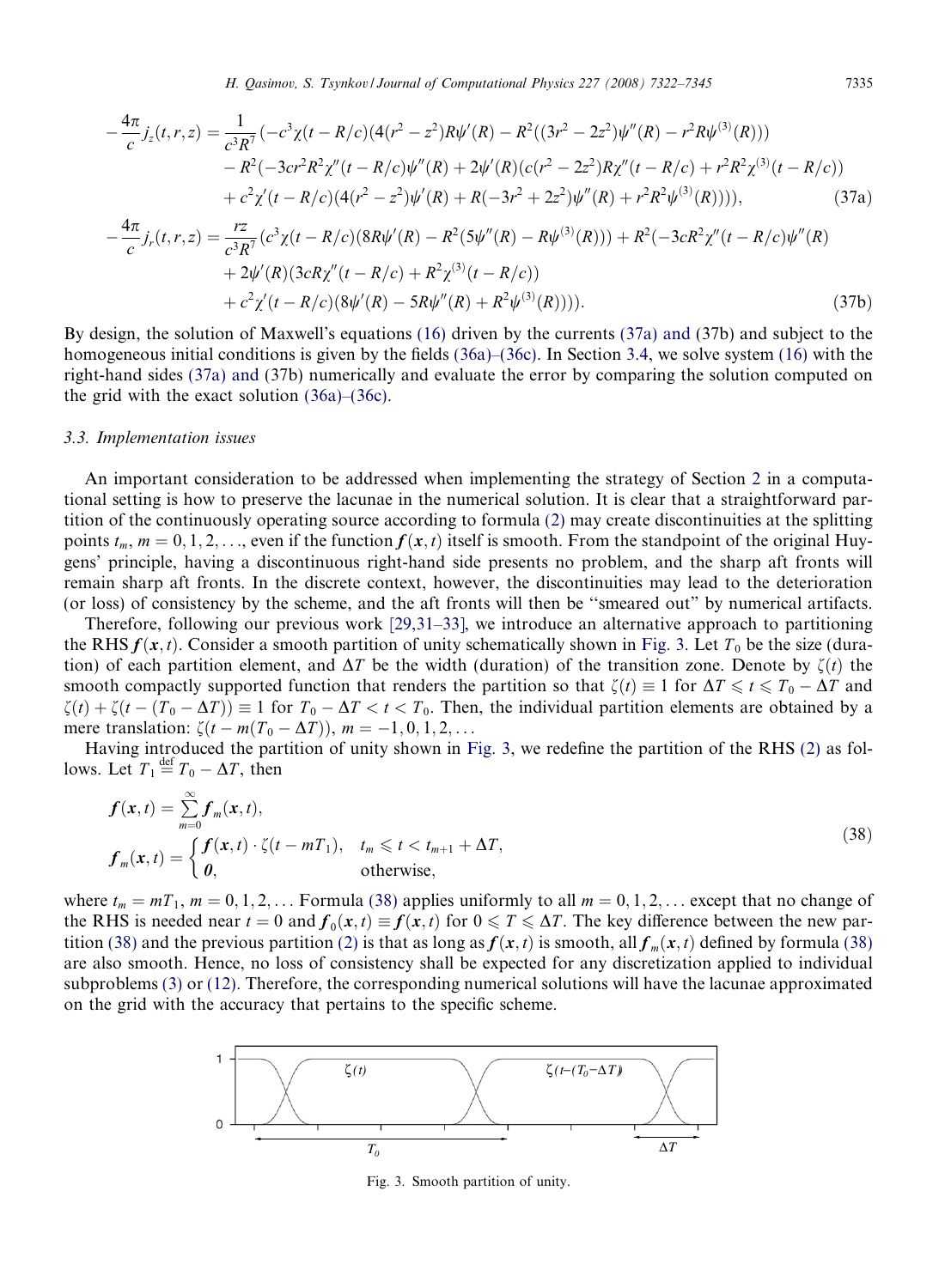The use of the overlapping partition [\(38\)](#page-13-0) instead of [\(2\)](#page-3-0) causes only minor changes in the algorithm of Section [2.](#page-2-0) In fact, all the formulae stay the same, and only instead of [\(5\)](#page-4-0) we now write:

$$
w_m(x,t) = 0, \quad x \in \Omega, \quad t \geq t_{m+1} + \Delta T + T \equiv t_{m+1} + \Delta T + d/c,
$$
\n
$$
(39)
$$

because the source  $f_m(x, t)$  ceases to operate at  $t = t_{m+1} + \Delta T$  rather than at  $t = t_{m+1}$ , as in Section [2](#page-2-0). Accord-ingly, in formula [\(6\)](#page-4-0) we need to redefine the lower summation index:  $M_0 \stackrel{\text{def}}{=} [(t - \Delta T - T)/T_1]$ , where [·] denotes the integer part, as before. In the computations of Section 3.4, the value of  $T_0$  is typically taken much larger than  $\Delta T$ , see [Fig. 3,](#page-13-0) and even a few times larger than  $T = d/c$ . This, in particular, means that we always have  $t_m + \Delta T + T < t_{m+1}$ . Consequently, the number of terms  $M - M_0 + 1$  in the sum [\(6\)](#page-4-0) is equal to either 2 or 1. Namely,

$$
M - M_0 + 1 = \begin{cases} 2, & \text{if } t_m \leq t \leq t_m + \Delta T + T, \\ 1, & \text{if } t_m + \Delta T + T < t < t_{m+1}. \end{cases} \tag{40}
$$

It should also be noted that in the context of Maxwell's equations [\(16\)](#page-7-0), the RHS  $f(x, t)$  is given by the components of the current  $j_r$  and  $j_z$ . In the test solution of Section [3.2,](#page-11-0) the current [\(37a\) and](#page-13-0) (37b) is constructed solenoidal, and the charge density  $\rho$  is zero, so that the continuity Eq. [\(18\)](#page-7-0) is satisfied identically. Obviously, the partition [\(38\)](#page-13-0) will keep the current solenoidal, and hence the necessary solvability condition [\(18\)](#page-7-0) for Maxwell's equations will automatically hold for every individual subproblem [\(3\).](#page-3-0)

## 3.4. Results of computations

The modulating function  $\chi(t)$  that we take for our experiments is

$$
\chi(t) = \begin{cases}\n\sum_{j=1}^{j=4} a_j \sin(\omega_j t), & \text{if } t \ge 0, \\
0, & \text{if } t < 0,\n\end{cases}
$$
\n(41)

where the frequencies  $\omega_i$ ,  $j = 1, \ldots, 4$ , are chosen incommensurate:

$$
\omega_1 = 1
$$
,  $\omega_2 = \sqrt{3/2}\omega_1$ ,  $\omega_3 = \sqrt{2}\omega_1$ ,  $\omega_4 = \sqrt{3}\omega_1$ 

so that to avoid periodicity, and the coefficients  $a_i$ ,  $j = 1, \ldots, 4$ , are given by

$$
a_1 = -\frac{1}{\omega_1(\omega_1^2 - \omega_2^2)(\omega_1^2 - \omega_3^2)(\omega_1^2 - \omega_4^2)},
$$
  
\n
$$
a_2 = -\frac{1}{\omega_2(\omega_2^2 - \omega_1^2)(\omega_2^2 - \omega_3^2)(\omega_2^2 - \omega_4^2)},
$$
  
\n
$$
a_3 = -\frac{1}{\omega_3(\omega_3^2 - \omega_1^2)(\omega_3^2 - \omega_2^2)(\omega_3^2 - \omega_4^2)},
$$
  
\n
$$
a_4 = -\frac{1}{\omega_4(\omega_4^2 - \omega_1^2)(\omega_4^2 - \omega_2^2)(\omega_4^2 - \omega_3^2)},
$$

which guarantees that  $\chi(t)$  of (41) and its derivatives up to order 6 are continuous on the entire line  $(-\infty, \infty)$ , while  $\chi^{(7)}(0+0) = 1$ .

Let us first demonstrate the adverse effect that we would subsequently like to counter. The geometry of the computation is shown in [Fig. 2,](#page-8-0) the width of the PML is set to  $l = 1$ , and the magnitude of damping  $\sigma_0 = 10$ , see formula [\(22\)](#page-8-0). The PML is terminated with the characteristic boundary conditions [\(24\).](#page-9-0)

In [Fig. 4,](#page-15-0) we are showing the profiles of the error (its binary logarithm) for the magnetic field  $H_\theta$  evaluated on the domain  $\Omega$  in the maximum (i.e.,  $L_{\infty}$ ) norm. The solutions are computed on the sequence of four square cell grids with sizes  $h = 0.1, 0.05, 0.025,$  and 0.0125. The  $H_\theta$  error at every grid node is defined as the difference between the numerical solution and the exact solution [\(36c\).](#page-12-0) The computations are run until  $t = 400$ , which is about 40 times the time required for the waves to cross the computational domain  $\Omega$ .

<span id="page-14-0"></span>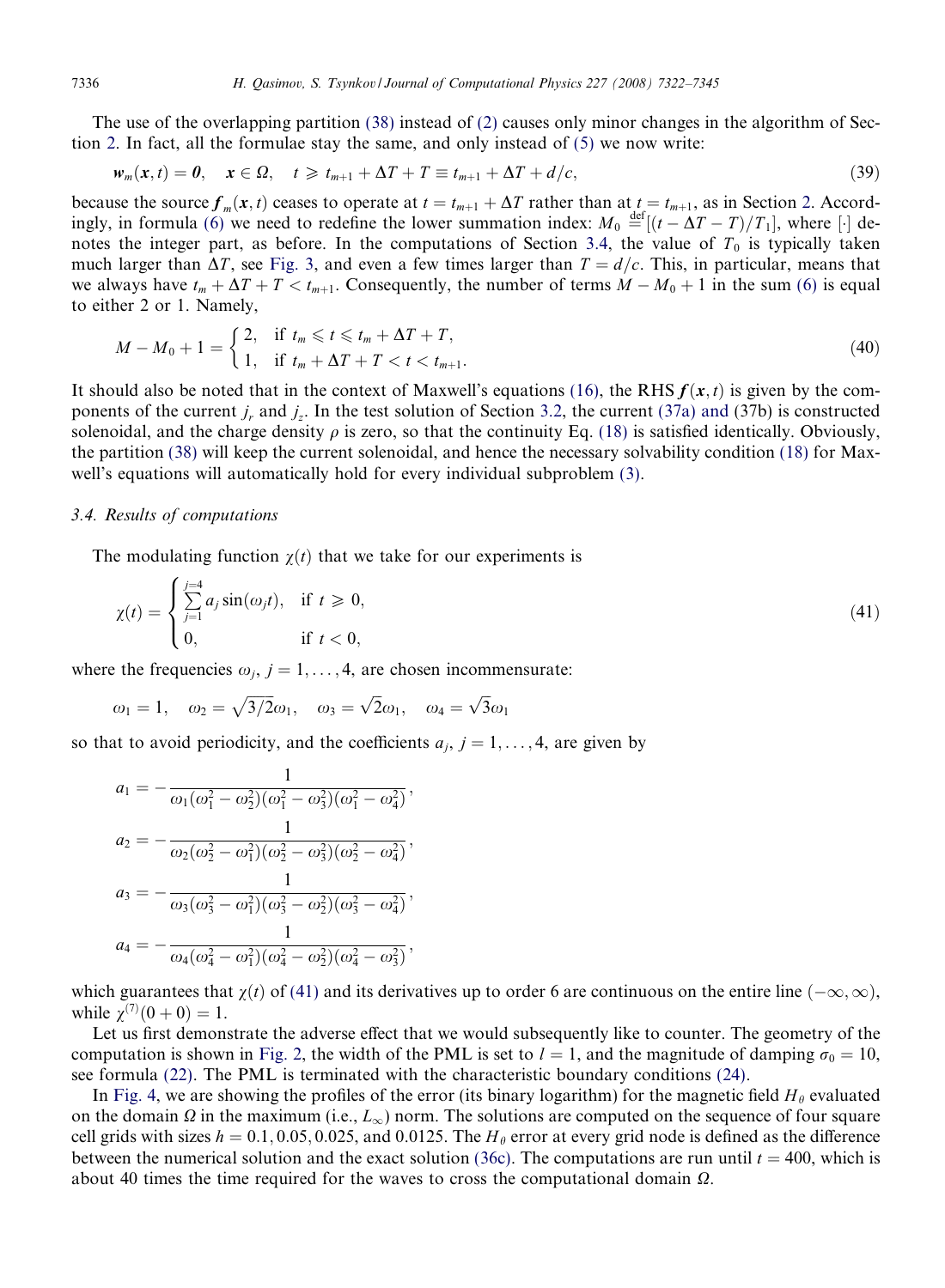<span id="page-15-0"></span>

Fig. 4. Computation with the PML [\(21\)](#page-8-0). Binary logarithm of the maximum norm error for  $H_\theta$  vs. time.

Some immediate observations from Fig. 4 are as follows. At the initial stage of computation the numerical solution demonstrates the design rate of grid convergence  $-\mathcal{O}(h^2)$ ; this is most clearly seen on the zoomed-in plot of Fig. 4b. At later stages, however, the error starts to increase, and the solution deteriorates, see Fig. 4a. The rate of deterioration is pretty much the same for all grids, however, the onset occurs somewhat earlier on finer grids.

In Fig. 5, we are showing two plots similar to those from Fig. 4. The computational setup that corresponds to Fig. 5 is identical to that behind Fig. 4 with one major exception — the PML is switched off, i.e.,  $\sigma(z) \equiv 0$ . We see that the behavior of the error curves shown in Fig. 5 differs from that of Fig. 4 in two key aspects. On one hand, the grid convergence gets saturated rather early, there is practically no difference in the absolute value of the error already between  $h = 0.05$  and  $h = 0.025$ . The explanation is straightforward — the error inside  $\Omega$  is dominated by the reflections from the boundaries  $z = 5 + l$  and  $z = -5 - l$ , see [Fig. 2](#page-8-0), and the magnitude of those reflections is not related to the grid size. In other words, the characteristic boundary conditions [\(24\)](#page-9-0) only allow to get so far down in error. On the other hand, we see that in Fig. 5 there is no long-time error growth of the type Fig. 4 shows. As the PML is the only difference between the two setups, we conclude that the deterioration of the numerical solution observed in Fig. 4 should unambiguously be attributed to the presence of the PML.



Fig. 5. Computation with the characteristic boundary conditions [\(24\)](#page-9-0) only. Binary logarithm of the maximum norm error for  $H_{\theta}$  vs. time.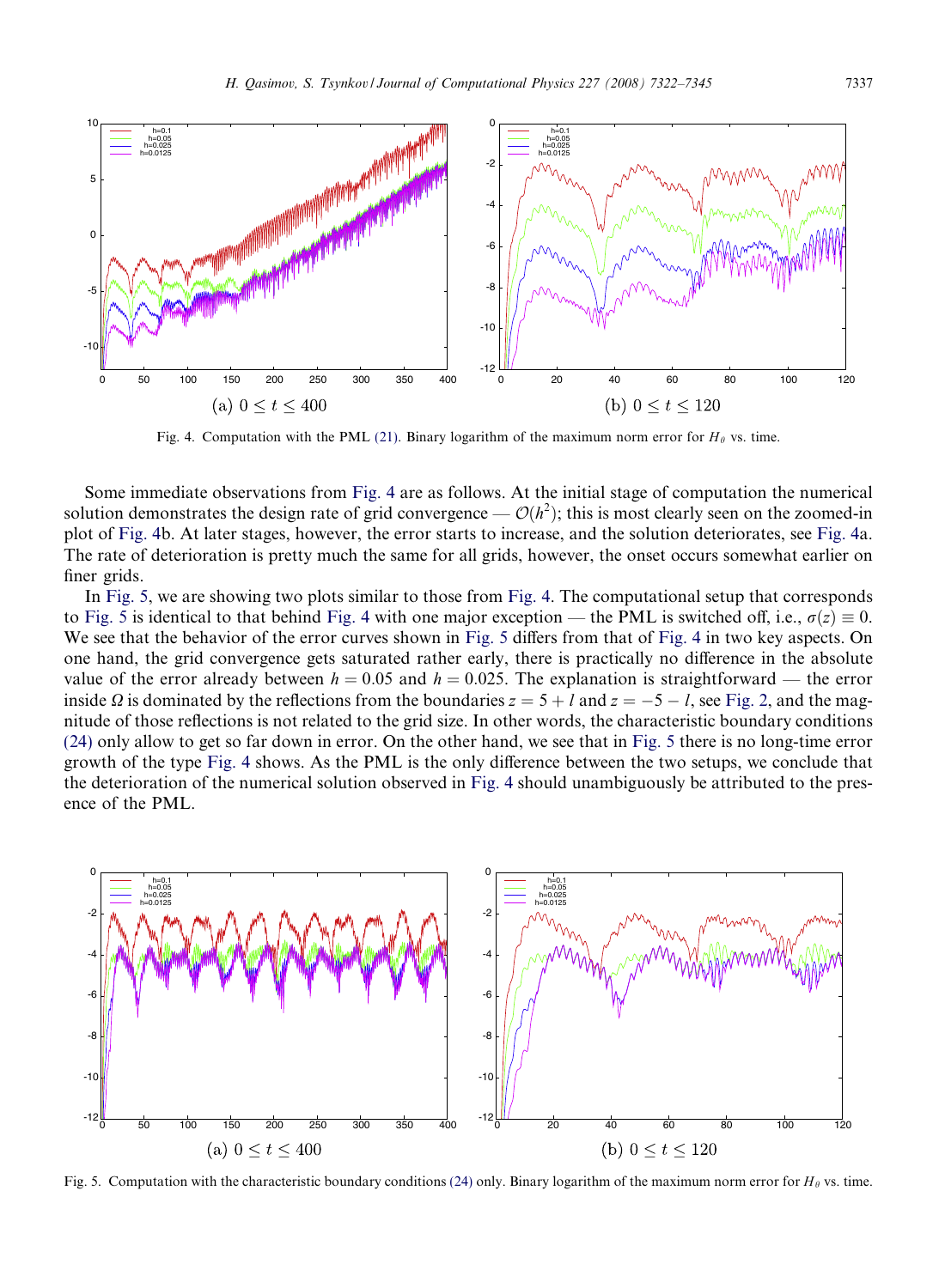To avoid any potential inaccuracies in the foregoing comparison, in Fig. 6 we are showing the same error profiles as in [Fig. 4a](#page-15-0) and [Fig. 5a](#page-15-0), but grouped according to the grid. This allows us to present the PML and no-PML error curves for every grid right next to one another in precisely the same scale. We conclude that on the coarsest grid  $h = 0.1$ , see Fig. 6a, the overall error is dominated by that of the interior discretization, because the two curves coincide in the beginning and at a later stage the PML solution deteriorates. On finer grids, see Figs. 6b–d, the accuracy of the PML solution at the initial stage improves as the grid size decreases, but then the long-time instability kicks in. At the same time, the error curves for the characteristic boundary conditions remain "flat" for all t, but the accuracy does not improve as the grid is refined because of the reflections from the outer boundary.

Several comments are in order before we proceed to describing the results of computations with the lacunae-based method of Section [2](#page-2-0).

- The error profiles for  $E_r$  and  $E_z$  in all the cases (including those with lacunae) look very much like those for  $H_{\theta}$ , and we do not present them hereafter.
- We have repeated the PML computations with the layer twice as thick,  $l = 2$ , and the results were practi-cally indistinguishable from those shown in [Fig. 4.](#page-15-0) Hence, we conclude that already with  $l = 1$  the layer provides enough damping so that the error on  $\Omega$  is dominated by that of the interior discretization. We later corroborate this conclusion by the computations with genuine lacunae-based termination as in [\[29\].](#page-23-0)



Fig. 6. Comparison of the case with the PML against that with no PML on four grids. Binary logarithm of the maximum norm error for  $H_\theta$  vs. time.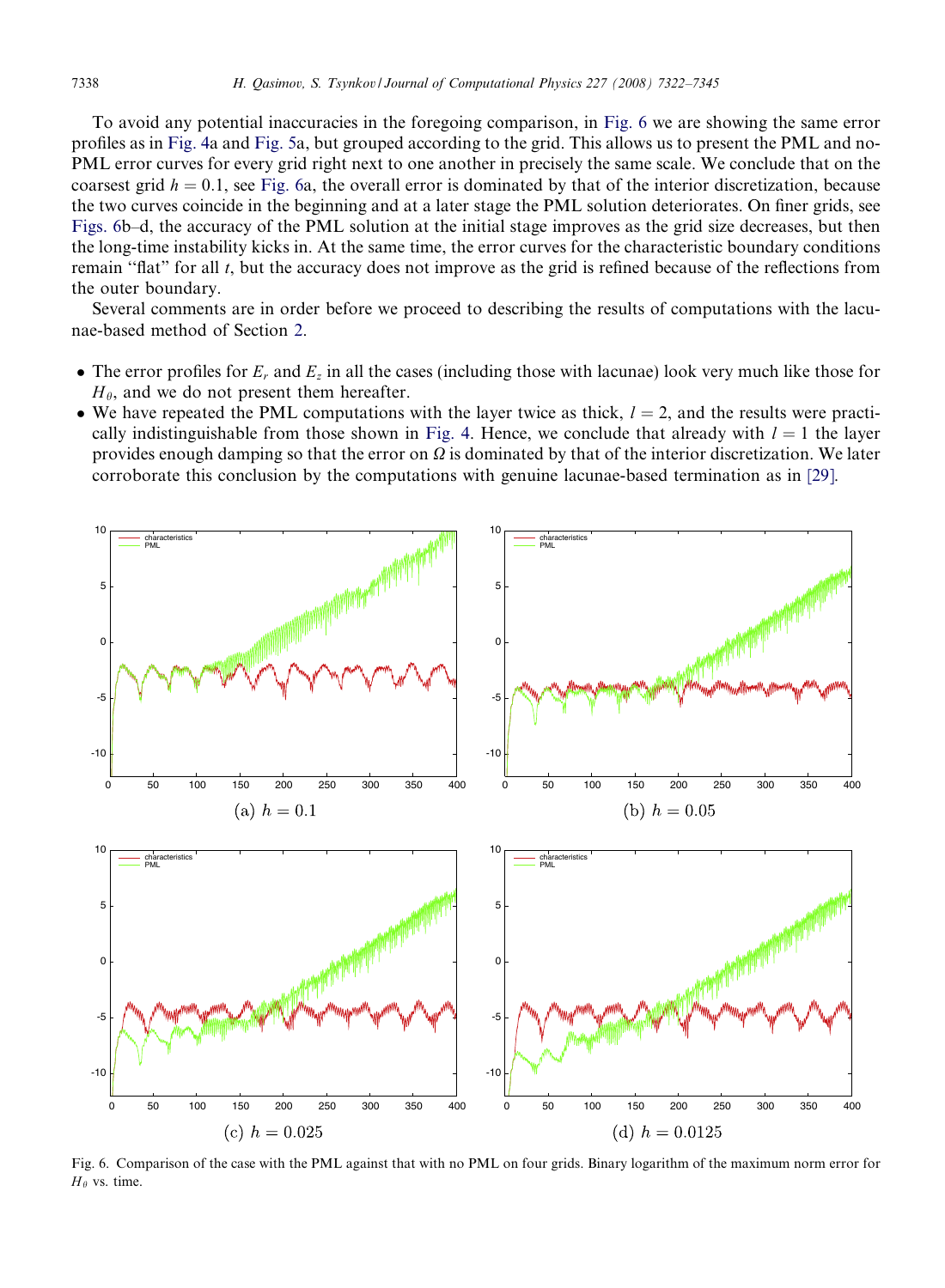- <span id="page-17-0"></span> We have also repeated the PML computations while terminating the layer with the zero Dirichlet boundary conditions rather than the characteristic boundary conditions [\(24\)](#page-9-0). Again, the results were practically indistinguishable from those shown in [Fig. 4](#page-15-0). Hence, we conclude that as long as the layer provides enough damping, the outer boundary condition does not make much of a difference.
- The increase of  $\sigma_0$  does not make any difference in the results either.
- Finally, the log-linear curves shown in [Fig. 4](#page-15-0)a indicate that as the computation advances, the error increases with a slow yet exponential rate. At the same time, the continuous analysis of [\[15\]](#page-22-0) predicts a polynomial growth. On one hand, we note in this regard that the problem analyzed in [\[15\]](#page-22-0) was driven only by the initial conditions and had zero RHS, whereas in this paper the solution is driven by a continuously operating source. On the other hand, the polynomial growth was predicted in [\[15\]](#page-22-0) for a continuous formulation based on the presence of multiple eigenvalues in the amplification matrix. At the same time, we have seen in [\[16\]](#page-22-0) that sometimes a multiple eigenvalue may get split by the discretization yet the growth will stay while in some other cases a multiple continuous eigenvalue will remain multiple for the discretization yet there will be no growth. Consequently, we can say that the reasons for the long-term deterioration of solution in the PML may not be fully understood yet, and there is apparently room for the growth faster than polynomial. (The observed growth is not a numerical instability, because it is not faster on finer grids.) However, as mentioned in Sections [1 and 2,](#page-0-0) and as subsequent computations clearly show, the lacunaebased integration allows to correct the long-time growth regardless of its origins and its specific rate (as long as the latter is not catastrophically fast).

Let us now demonstrate how the lacunae-based integration is combined with the PML [\(21\).](#page-8-0) For the parameters of the partition, we take  $T_0 = 44$  and  $\Delta T = 2$ , see [Fig. 3.](#page-13-0) In Fig. 7, we are showing the results of computations for exactly the same setup as the one behind [Fig. 4](#page-15-0), but with the lacunae-based correction applied (the vertical scale on [Fig. 4](#page-15-0)a and Fig. 7a is not the same). We see that the long-time growth completely disappears due to the lacunae-based correction, and the numerical solution shows the design second order grid convergence for the entire duration of the integration interval.

As before, to avoid any potential inaccuracies in the foregoing comparison, say, due to different scales on different plots, in [Fig. 8](#page-18-0) we are showing the same error profiles as in[Figs. 4](#page-15-0)a and 7a, but grouped according to the grid. This allows us to present the pure PML error profiles and the PML + lacunae profiles for every grid right next to one another in precisely the same scale. We see that at the initial stage the two error curves coincide on every grid, and the actual values of the error are decreasing with the design rate as the grid is refined. Later, the pure PML solutions completely lose their accuracy, whereas the solutions with the lacunae-based correction can maintain it for as long as the computation is run.



Fig. 7. Computation with the PML [\(21\)](#page-8-0) and lacunae-based correction. Binary logarithm of the maximum norm error for  $H_\theta$  vs. time.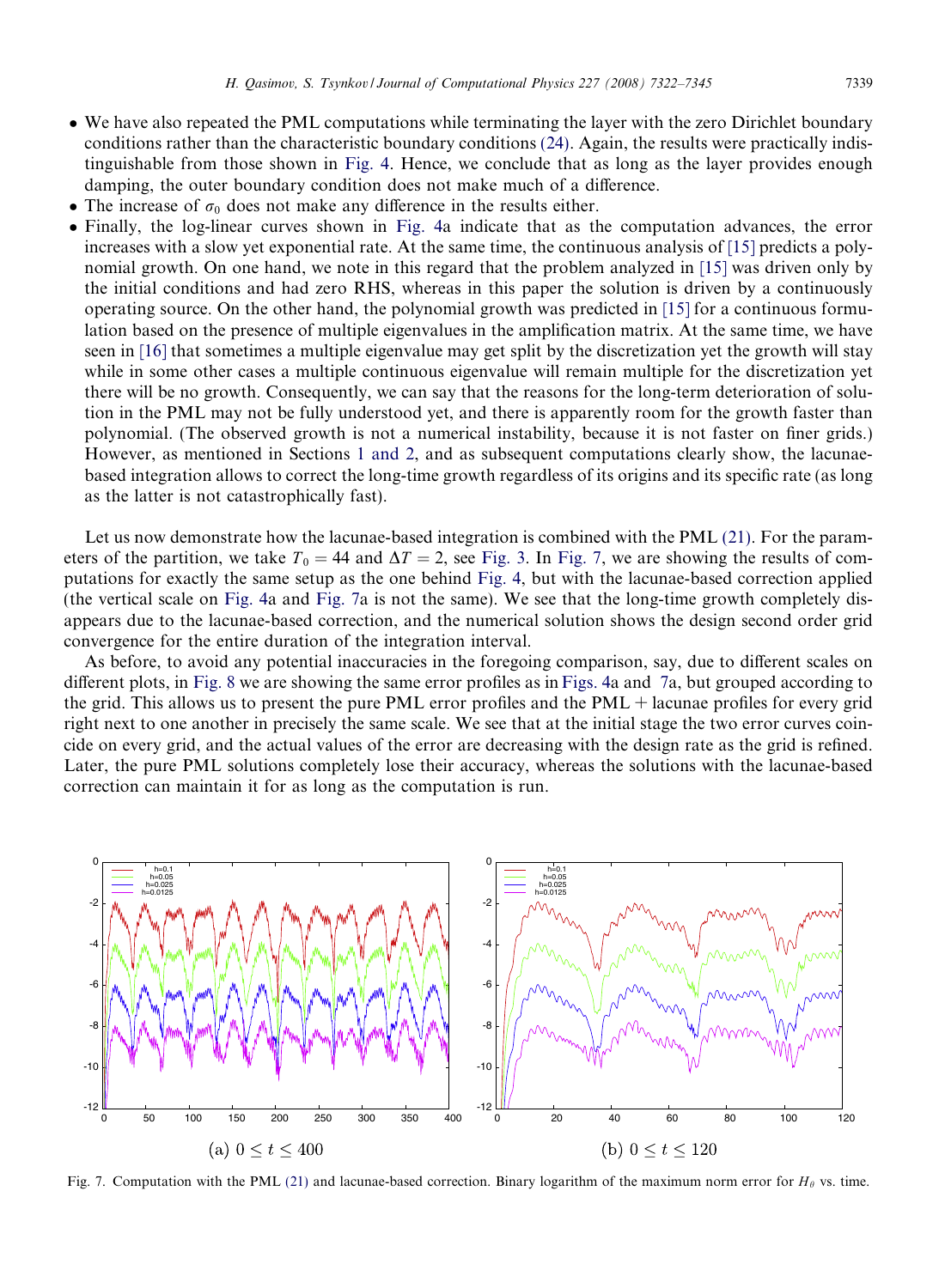<span id="page-18-0"></span>

Fig. 8. Comparison of the pure PML case against that with the PML and lacunae on four grids. Binary logarithm of the maximum norm error for  $H_{\theta}$  vs. time.

We note that the computational overhead associated with the application of lacunae-based algorithm along with the PML is not overwhelming. According to formula [\(40\),](#page-14-0) the fraction of the overall time when we need to compute two solutions is  $(T + \Delta T)/(t_{m+1} - t_m)$ , and the rest of the time we compute only one solution. For the domain  $\Omega$  shown in [Fig. 2,](#page-8-0) we have  $T \approx 11$  (recall,  $c = 1$ ), and with  $T_0 = 44$  and  $\Delta T = 2$  we can write:

$$
\frac{T + \Delta T}{t_{m+1} - t_m} \equiv \frac{T + \Delta T}{T_1} \approx 0.31,
$$

which puts the overhead at approximately 31%. The same series of computations with the PML and lacunaebased correction was, in fact, repeated for  $T_0 = 64$  and  $\Delta T = 2$ . The results were very similar to those shown in [Figs. 7 and 8](#page-17-0), with the overhead of about 21%.

The only question that still needs to be addressed is that of the ''optimality" of the proposed lacunae + PML treatment of the boundaries. In other words, whether or not a different approach can offer an even better overall accuracy compared to what [Figs. 7 and 8](#page-17-0) show. To look into this issue, we compare the results obtained using the combination of lacunae and the PML with those obtained using the pure lacunae-based termination of the computational domain [\[29\]](#page-23-0). The original method of [\[29\]](#page-23-0) requires buffer zones to surround  $\Omega$  wider than the PML, and consequently, the computations are more expensive. However, the method of [\[29\]](#page-23-0) provably introduces no error associated with the domain truncation. Hence, the only source of the error on  $\Omega$  is the interior discretization. In [Fig. 9,](#page-19-0) we compare the error profiles for the pure lacunae case and for the lacunae + PML case on four grids.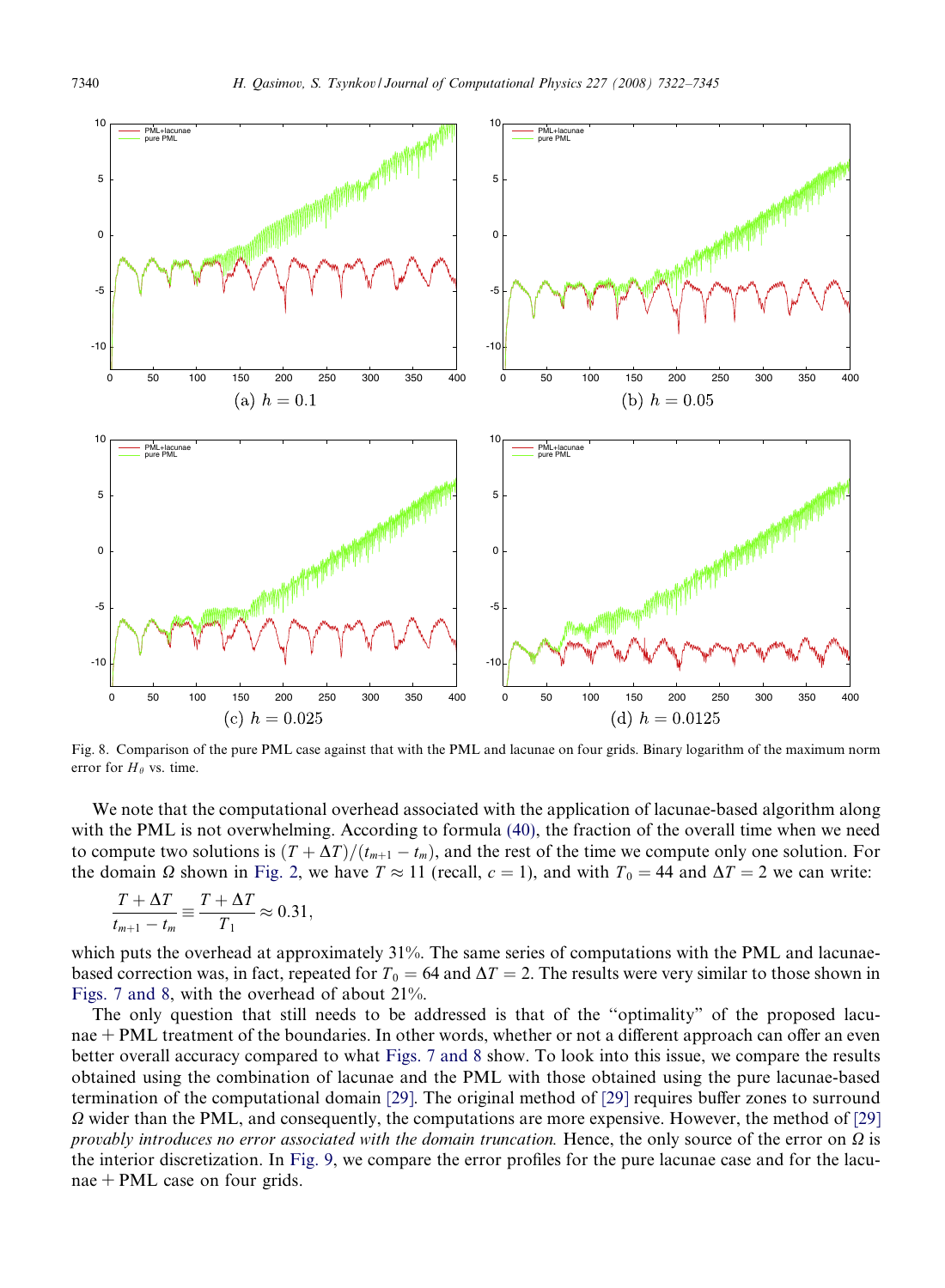<span id="page-19-0"></span>

Fig. 9. Comparison of the pure lacunae case against that with the PML and lacunae on four grids. Binary logarithm of the maximum norm error for  $H_{\theta}$  vs. time.

We see that the two curves basically sit on top of one another for every grid. Hence, the error on  $\Omega$  obtained using the combined lacunae + PML methodology is the same as that for the pure lacunae-based approach. As the latter is due to the interior discretization only, we conclude that the accuracy of the boundary treatment offered by the combined lacunae + PML methodology exceeds the accuracy of the scheme on  $\Omega$  and consequently, the overall accuracy cannot be further improved by changing the boundary procedure.

# 4. Extensions

In this section, we review the application of lacunae-based methods to setting the ABCs [\[31–33\],](#page-23-0) and show that the same approach will allow us to extend the applicability of the proposed lacunae-based stabilization of PMLs well beyond the simple problems of radiation of waves by known sources. The following problem formulation that requires unsteady ABCs is typical for many applications. The wave field of interest is generated inside the bounded domain  $\Omega \subset \mathbb{R}^3$  and further propagates outward. We assume that in the far field, i.e., on the complementary domain  $\mathbb{R}^3 \setminus \Omega$ , the propagation of waves is governed by the linear homogeneous system [cf. formula  $(1)$ ]:

$$
\frac{\partial w}{\partial t} + Lw = 0, \quad x \in \mathbb{R}^3 \setminus \Omega, \quad t > 0.
$$
\n
$$
(42)
$$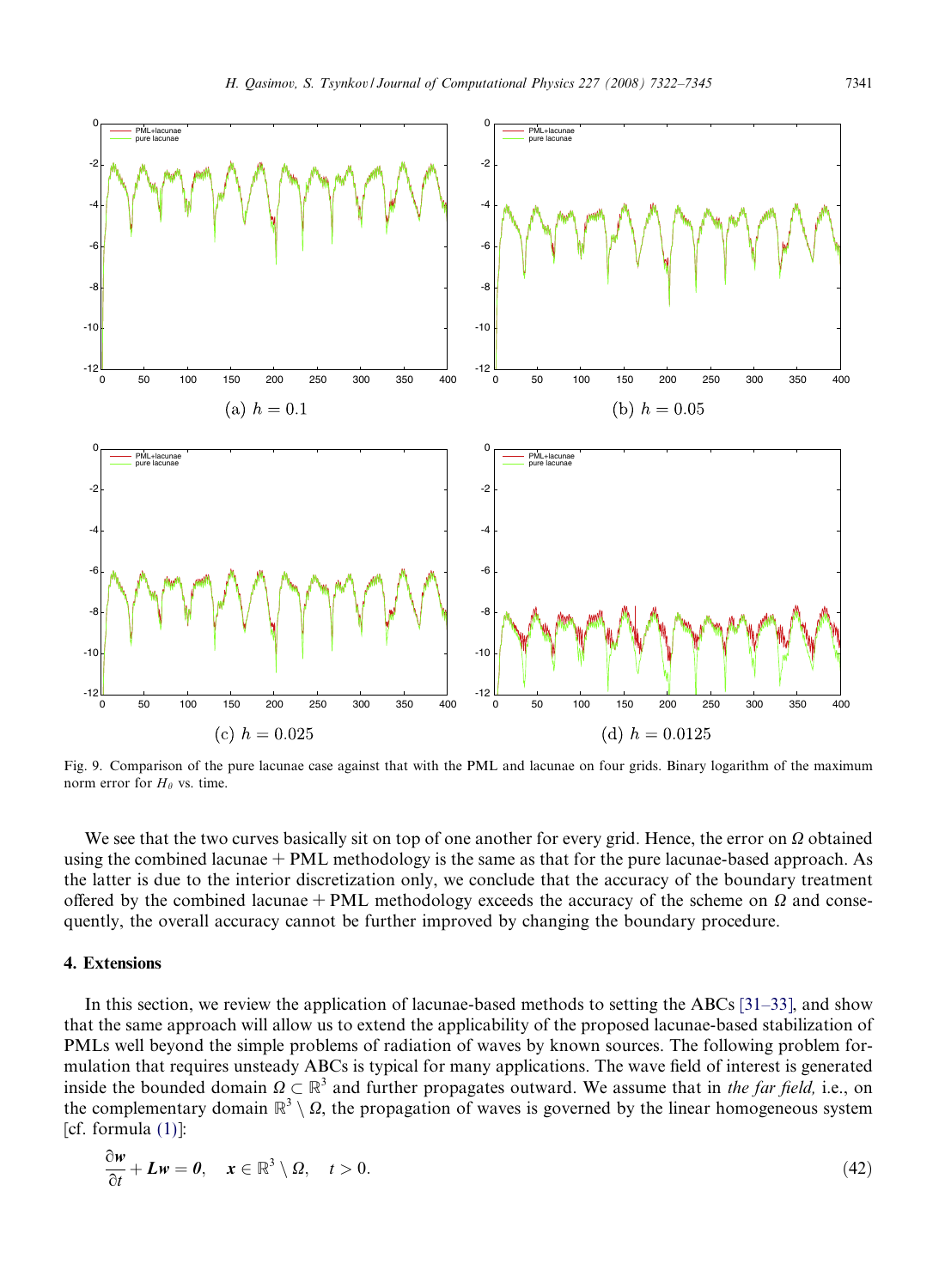<span id="page-20-0"></span>For our analysis we need to assume that Eq. [\(42\)](#page-19-0) is Huygens'. The waves' generation mechanism inside  $\Omega$  can be sophisticated. It can include actual sources (antennas), scatterers, and other objects, there can be damping, the waves can undergo multiple scattering, etc. Moreover, the model inside  $\Omega$  does not have to be Huygens'. Our key assumption, however, is that the overall problem solved both inside and outside  $\Omega$  has a unique solution. The goal is to be able to actually solve this problem only in the near field, i.e., on  $\Omega$ , while truncating all of its exterior and replacing it with the appropriate closure procedure at the external boundary  $\partial\Omega$ , e.g., the ABCs or PML. The assumption on the overall unique solvability will allow us to focus independently on the design of the closure, i.e., on the proper treatment of the outgoing waves.

The first step is the decomposition of the original problem into the interior and auxiliary subproblems. The interior problem is formulated on the bounded domain  $\Omega$ , it is obtained by truncating the original formulation and as such, it inherits all the features of the latter. It is the interior problem that requires a closure at  $\partial\Omega$ . The auxiliary problem is formulated on the entire space  $\mathbb{R}^3$ . This problem is of the type [\(1\),](#page-2-0) with the homogeneous initial conditions:  $\varphi = 0$ . Its solution is driven by the specially constructed auxiliary source terms  $f(x, t)$  that are compactly supported in space for all times on a narrow region  $\Omega \setminus \Omega_{\epsilon}$  next to the boundary  $\partial \Omega$ , see Fig. 10. All the sophisticated features of the interior problem (such as scatterers) are supposed to be confined to  $\Omega_{\epsilon}$ .

The two problems are connected to one another. The auxiliary sources depend on the interior solution right inside  $\Omega$ , and the solution of the auxiliary problem right outside  $\Omega$  can provide the missing data and thus enable a closure for the interior formulation. The construction of the auxiliary sources is described in [\[31–](#page-23-0) [33\].](#page-23-0) It guarantees equivalence between the original problem before the decomposition and the two subproblems after the decomposition considered together. This means, in particular, that the solution of the auxiliary problem on  $\mathbb{R}^3 \setminus \Omega$ , i.e., the outgoing field, coincides with the solution of the original problem. The key benefit from employing the decomposition is that by design, the auxiliary problem satisfies the Huygens' principle. The unsteady ABCs of [\[31–33\]](#page-23-0) are obtained by solving the auxiliary problem with the help of lacunae and supplying the missing boundary data to the interior problem.

We emphasize that although the auxiliary sources depend on the interior solution, it does not imply that the interior problem requires a separate algorithm to be solved. Likewise, the fact that the closure for the interior problem is provided by the exterior solution does not imply that the auxiliary problem has to be solved on the extended region far away from  $\Omega$ . In fact, both problems are time marched synchronously. Once the interior solution is advanced one time step, the auxiliary sources can also be advanced one time step. Then, the exterior solution can be obtained on the next level; it needs to be known only right outside  $\Omega$ . This solution provides the missing closure for the interior problem on the upper time level, after which the interior solution can be advanced yet one more step, and the procedure cyclically repeats itself. We refer the reader to [\[31–33\]](#page-23-0) for additional detail on lacunae-based ABCs.

The exact same idea of decomposition can be applied in the framework of stabilizing the PMLs. The PML that surrounds  $\Omega$ , see [Fig. 1,](#page-3-0) is designed to absorb all the outgoing waves. The outgoing waves are the same



Fig. 10. Decomposition of the problem.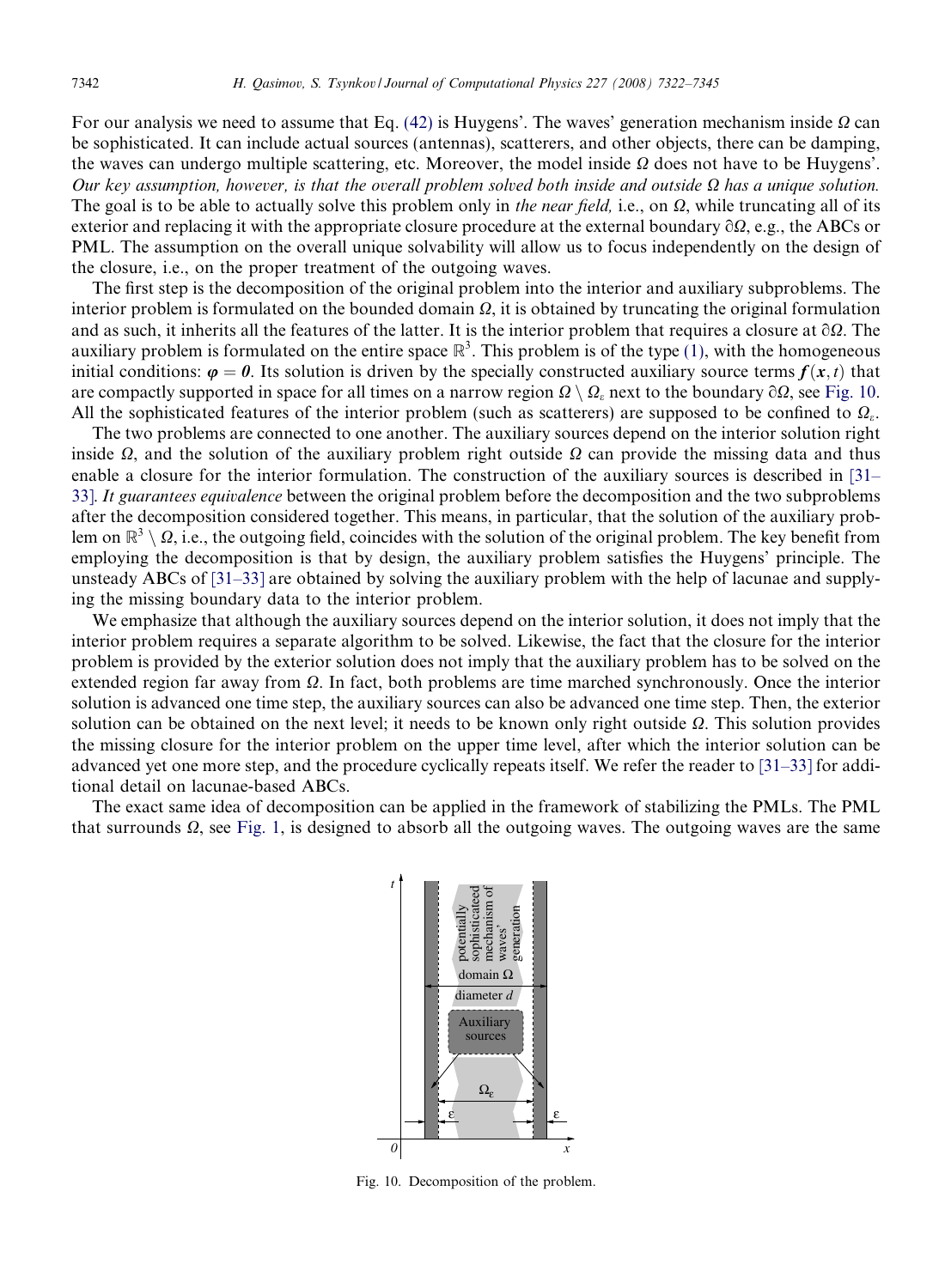<span id="page-21-0"></span>whether they are due to the original radiation/scattering mechanism on  $\Omega$ , or to the auxiliary sources on  $\Omega \setminus \Omega_{\varepsilon}$ , see [Fig. 10.](#page-20-0) Hence, the lacunae-based methodology of Section [2](#page-2-0) can be applied to the auxiliary problem, which will enable stabilization of the PML without having to put any restrictions on the model inside  $\Omega<sub>s</sub>$ (besides the requirement of the overall unique solvability).

# 5. Discussion

In Section [2,](#page-2-0) we have proved theoretically, and in Section [3](#page-6-0) shown experimentally, that lacunae-based integration indeed provides an efficient tool for removing the long-term instabilities induced by PMLs. In doing so, the numerical error becomes uniformly bounded in time.

There is actually no contradiction in obtaining temporally uniform error bounds for the problem that is only weakly well-posed. The explanation is that the lacunae-based algorithm alters the solution of the combined problem inside the PML, and the overall solution coincides with the solution of [\(1\)](#page-2-0) only on the domain  $\Omega$ , where the Huygens' principle holds. At the same time, unlike in [\[15\]](#page-22-0), the PML equations never get modified by lacunae-based integration, and for each problem [\(12\)](#page-5-0) the layer remains perfectly matched and absorbing.

It is also clear that even though we have only considered the perturbations of the initial data  $\xi$  in Section [2](#page-2-0), we would have obtained similar temporally uniform estimates if the perturbations of the RHS were included as well. The computations of Section [3](#page-6-0) corroborate this conclusion experimentally.

The analysis of Section [2](#page-2-0) imposes no constraints on the rate of growth  $\mu(t)$ , see (10), and  $C_0$  in inequality [\(15b\)](#page-6-0) is a constant in any event. The actual value of this constant  $C_0 = \mu(T_1 + T) \cdot (M - M_0 + 1)$ , however, may or may not be acceptable in a particular context. If  $\mu(t)$  is a slowly increasing function, such as a low degree polynomial, then  $C_0$  will not be large. In Section [3.4](#page-14-0) we saw that the PML-induced growth may, in fact, be non-uniform. At the initial stage, there was no growth at all, and after that it would pick up. Hence, we chose the parameters in such a way so that to keep  $T_1 + T$  within the range of no growth and consequently have a low value of  $\mu(T_1 + T)$ .

It is also important to emphasize that the source of the growth inside the PML does not matter either. It can be the mechanism identified in [\[15\]](#page-22-0), but by no means does it have to be this mechanism only. For example, if the corner in the PML leads to long-term instabilities, the lacunae-based methodology will address those as well. In fact, since the idea of the lacunae-based methodology that we have introduced is to represent the solution that evolves over long times as the sum of a finite number of components that each has a finite fixed ''lifespan," the methodology can be used for alleviating any other undesirable long-term phenomenon in computation.

Note, however, that while the proposed procedure alleviates the growth of the field inside the PML, it does not offer a fix for the numerical instability. In other words, if the error estimate for the scheme deteriorates as the grid is refined, the deterioration will be inherited by the discretization of every problem [\(12\)](#page-5-0). If, however, the deterioration rate is slow (e.g., linear as in [\[6\]](#page-22-0)), then the overall algorithm may still be viable.

The computational overhead of the proposed procedure is  $\sim (T + \Delta T)/T_1$ , which can be kept at acceptable levels by choosing sufficiently large  $T_1 = T_0 - \Delta T$ . Specific values should be determined by actual numerical experiments.

In Section [2](#page-2-0), we have only considered a PML of infinite thickness, whereas in real implementations, such as that of Section [3,](#page-6-0) the thickness is always finite. Termination of the PML at a finite distance results in reflections from the outer boundary that propagate back through the layer and then re-enter the computational domain. If, however, the damping inside the PML is sufficiently strong, the magnitude of these reflections is small. Hence, even though the lacunae-based algorithm won't help remove or reduce those reflections, the accuracy of the combined PML + lacunae boundary procedure can still be made sufficiently high so that to have the overall accuracy inside the computational domain dominated by that of the interior discretization (Section [3.4](#page-14-0)).

For Maxwell's equations, there is a necessary solvability condition given by the continuity equation for currents and charges (Eq. [\(18\)](#page-7-0) in the cylindrically symmetric TE case). Partition of the RHS [\(38\)](#page-13-0) may break the continuity, that's why for the numerical tests of Section [3](#page-6-0) we have chosen zero charges and solenoidal currents [\(37a\), \(37b\)](#page-13-0) that satisfy the continuity equation identically. As far as the more general framework outlined in Section [4,](#page-19-0) it has been shown in [\[33\]](#page-23-0) that the auxiliary sources on  $\Omega \setminus \Omega_{\varepsilon}$ , see [Fig. 10](#page-20-0), can also be obtained in the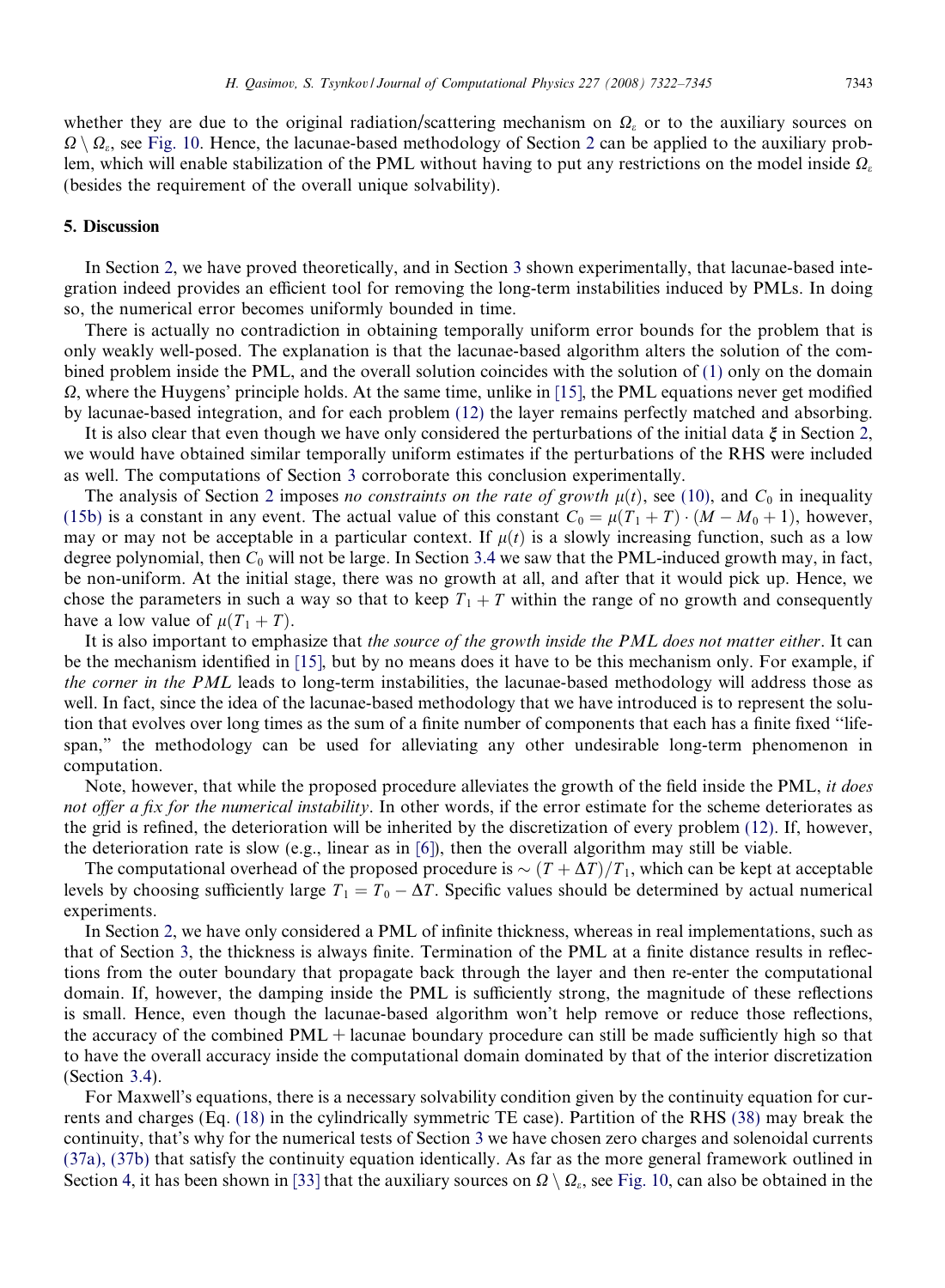form of solenoidal currents and zero charges. Hence, they can withstand partition [\(38\)](#page-13-0) with no violation of continuity.

Finally, the original problem [\(1\)](#page-2-0) was formulated for a first order system, and numerical simulations of Section [3](#page-6-0) have also been conducted using the first order system [\(16\)](#page-7-0) as an example. Instead, we could have had a second order equation or system in [\(1\),](#page-2-0) e.g., the d'Alembert equation itself. Note, there are examples of systems, as opposed to scalar equations, that do not reduce to the d'Alembert equation and yet are Huygens'.<sup>5</sup>

## Acknowledgment

Research supported by the US Air Force, Grants Nos. FA9550-04-1-0118 and FA9550-07-1-0170, and US NSF, Grant No. DMS-0509695.

# **References**

- [1] T. Hagstrom, Radiation boundary conditions for the numerical simulation of waves, in: Acta Numerica, 1999, vol. 8 of Acta Numer., Cambridge University Press, Cambridge, 1999, pp. 47–106.
- [2] S.V. Tsynkov, Numerical solution of problems on unbounded domains. A review, Appl. Numer. Math. 27 (1998) 465–532.
- [3] J.-P. Bérenger, A perfectly matched layer for the absorption of electromagnetic waves, J. Comput. Phys. 114 (2) (1994) 185–200.
- [4] J.-P. Be´renger, Three-dimensional perfectly matched layer for the absorption of electromagnetic waves, J. Comput. Phys. 127 (2) (1996) 363–379.
- [5] F.Q. Hu, On absorbing boundary conditions for linearized Euler equations by a perfectly matched layer, J. Comput. Phys. 129 (1) (1996) 201–219.
- [6] S. Abarbanel, D. Gottlieb, A mathematical analysis of the PML method, J. Comput. Phys. 134 (2) (1997) 357–363.
- [7] H.-O. Kreiss, J. Lorenz, Initial-Boundary Value Problems and the Navier–Stokes Equations, Pure and Applied Mathematics, Academic Press Inc., Boston, MA, 1989, vol. 136.
- [8] S.A. Cummer, A simple, nearly perfectly matched layer for general electromagnetic media, IEEE Microwave Wireless Components Lett. 13 (3) (2003) 128–130.
- [9] E. Bécache, P. Joly, On the analysis of Bérenger's perfectly matched layers for Maxwell's equations, M2AN Math. Model. Numer. Anal. 36 (1) (2002) 87–119.
- [10] K.S. Yee, Numerical solution of initial boundary value problem involving Maxwell's equations in isotropic media, IEEE Trans. Antennas Propagat. 14 (1966) 302–307.
- [11] S.D. Gedney, An anisotropic perfectly matched layer-absorbing medium for the truncation of FDTD lattices, IEEE Trans. Antennas Propagat. 44 (12) (1996) 1630–1639.
- [12] R.W. Ziolkowski, Time-derivative Lorenz material model based absorbing boundary conditions, IEEE Trans. Antennas Propagat. 45 (10) (1997) 1530–1535.
- [13] S. Abarbanel, D. Gottlieb, On the construction and analysis of absorbing layers in CEM, Appl. Numer. Math. 27 (4) (1998) 331–340.
- [14] J.S. Hesthaven, On the analysis and construction of perfectly matched layers for the linearized Euler equations, J. Comput. Phys. 142 (1) (1998) 129–147.
- [15] S. Abarbanel, D. Gottlieb, J.S. Hesthaven, Long time behavior of the perfectly matched layer equations in computational electromagnetics, J. Sci. Comput. 17 (1-4) (2002) 405–422.
- [16] S. Abarbanel, H. Qasimov, S. Tsynkov, Long-time performance of unsplit PMLs with explicit second order schemes, J. Sci. Comput. (submitted for publication).
- [17] E. Be´cache, P.G. Petropoulos, S.D. Gedney, On the long-time behavior of unsplit perfectly matched layers, IEEE Trans. Antennas Propagat. 52 (5) (2004) 1335–1342.
- [18] F.L. Teixeira, W.C. Chew, Finite-difference computation of transient electromagnetic waves for cylindrical geometries in complex media, IEEE Trans. Geosci. Remote Sensing 38 (4) (2000) 1530–1543.
- [19] S. Abarbanel, D. Gottlieb, J.S. Hesthaven, Non-linear PML equations for time dependent electromagnetics in three dimensions, J. Sci. Comput. 28 (2-3) (2006) 125–137.
- [20] S.D. Gedney, The perfectly matched layer absorbing medium, in: A. Taflove (Ed.), Advances in Computational Electrodynamics: The Finite-Difference Time-Domain Method, Artech House, Boston, MA, 1998, pp. 263–340.
- [21] J.A. Roden, S.D. Gedney, Convolution PML(CPML): an efficient FDTD implementation of the CFS-PML for arbitrary media, Microwave Opt. Technol. Lett. 27 (5) (2000) 334–339.
- [22] P.G. Petropoulos, Reflectionless sponge layers as absorbing boundary conditions for the numerical solution of Maxwell equations in rectangular cylindrical and spherical coordinates, SIAM J. Appl. Math. 60 (3) (2000) 1037–1058.
- [23] J. Hadamard, Lectures on Cauchy's Problem in Linear Partial Differential Equations, Yale University Press, New Haven, 1923.
- [24] J. Hadamard, Problème de Cauchy, Hermann et cie, Paris, 1932 [French].

<span id="page-22-0"></span>

Because systems are not covered by the result of [\[35\]](#page-23-0).